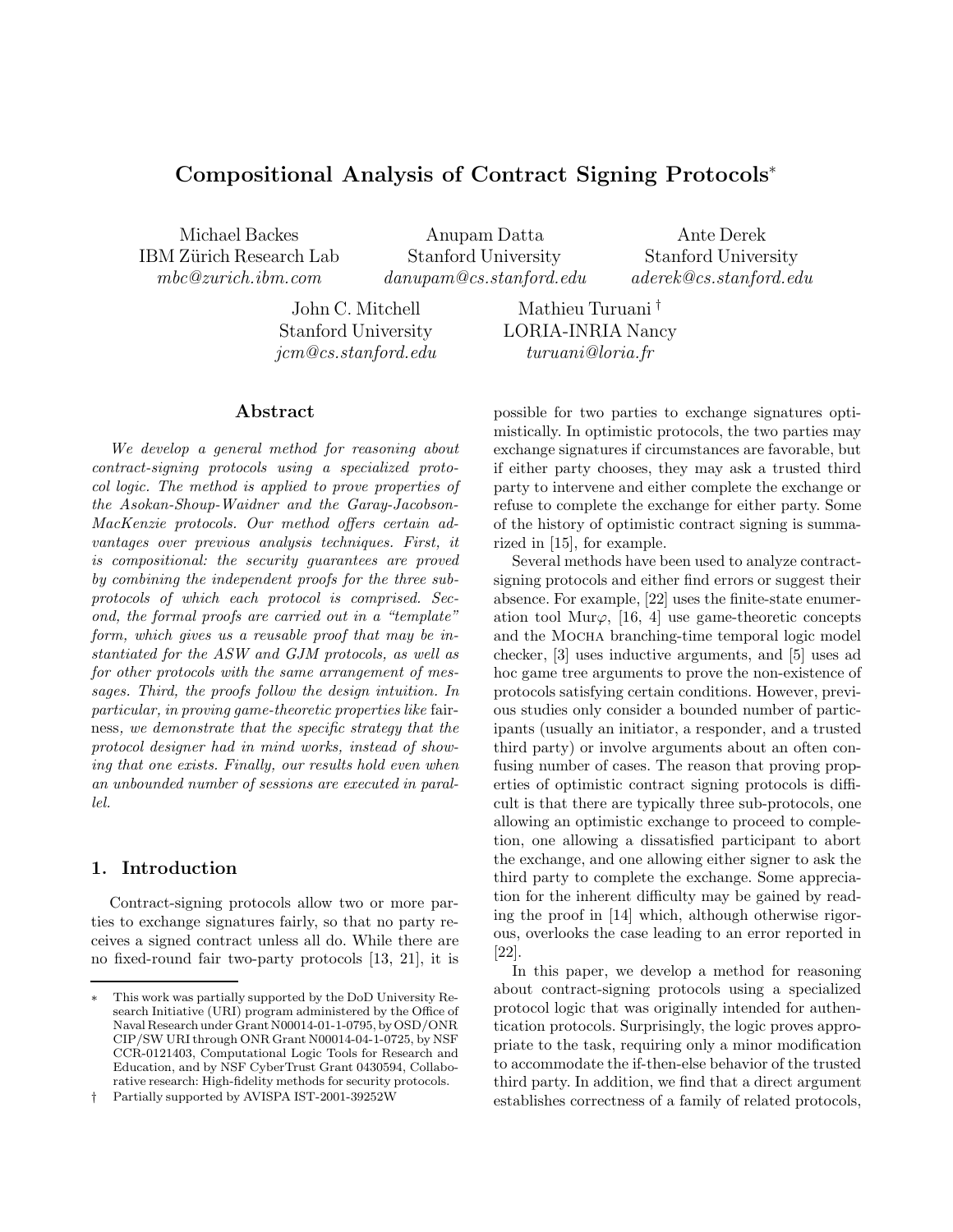without limitation on the number of additional protocol sessions that may run in parallel and may provide alternate sources of signed messages by any of the principals. The formal proof proceeds along direct, intuitive lines and is carried out in a "template" form that may be instantiated to provide correctness proofs for two standard protocols and protocol variants that use the same arrangement of messages. In addition, it is not necessary to consider interleaving of actions from different subprotocols, since properties of the entire protocol can be proved compositionally from independent proofs for the three subprotocols (called the exchange, abort, and resolve subprotocols in the body of the paper).

The compositional protocol logic was proposed in [12, 6], which give example proofs for two-party authentication and key exchange protocols, and used by different authors in [20] to uncover a previously undetected bug and establish correctness of group key management protocols. A version of the logic that is particulary relevant to the present paper is given in [8], where the idea of proving correctness of protocol templates is explained. In this approach, a protocol template is an abstract protocol containing function variables for some of the operations used to construct messages. Correctness of a protocol template may be established under certain assumptions about these function variables. Then, a proof for an actual protocol is obtained by replacing the function variables with combinations of operations that satisfy the proof assumptions. We follow this method for a family of contract-signing protocols, establishing correctness of the Asokan-Shoup-Waidner [1, 2] and Garay-Jacobson-MacKenzie [14] protocols by instantiation. Although the formal proofs reflect the intricacies associated with any formal logic, the proofs seem to be direct encodings of natural lines of argument. In addition to compositional reasoning about the combined properties of three independent subprotocols, the protocol logic does not require any explicit reasoning about the possible behavior of any dishonest party, since the axioms and inference rules are sound for any hostile environment.

We prove fairness by explicitly showing that if participant A takes a certain number of steps, then if the opposing party B has a contract, party A has one as well. The actions involved in this certain number of steps depend on whether A is the protocol initiator or responder, and the state reached so far. In effect, this form of argument shows that A has a strategy to obtain a contract from any state by explicitly presenting the strategy. Further, these strategies are the natural ones inherent in the protocol design. However, the logic proves unsuitable for showing directly

that it is possible to complete these steps - that is a modelling assumption that remains outside the formalism. Further, the safety-oriented logic seems less adept for non-trace-based properties such as abuse freeness than game-theoretic approaches. Nonetheless, these axiomatic, general proofs for unbounded runs offer additional validation of optimistic contract signing protocols not readily available through previous approaches.

The rest of this paper is organized as follows. Section 2 briefly describes the ASW and GJM protocols (with further details in Appendix A). Section 3 describes the protocol description language and logic and sketches the extensions of the logic required to reason about these protocols. A summary of the proof system used in the axiomatic proofs in the paper is in Appendix B. Section 4 presents the analysis of the ASW protocol, emphasizing the compositional proof method. Complete formal proofs are in Appendix C. Section 5 describes and proves properties of the template for optimistic contract signing protocols of which ASW and GJM are instances. Finally, Section 6 presents our conclusions.

# 2. Contract Signing Protocols

In this section we briefly describe the two protocols of interest. More detailed descriptions including the arrows-and-messages diagrams are given in Appendix A.

#### 2.1. Asokan-Shoup-Waidner Protocol

The protocol of Asokan, Shoup, and Waidner (called the  $ASW$  protocol henceforth) [1, 2] consists of three interdependent subprotocols: exchange, abort, and resolve. The parties (an *originator O* and a responder  $R$ ) generally start the exchange by following the exchange subprotocol. If both  $O$  and  $R$  are honest and there is no interference from the network, each obtains a valid contract upon completion of the exchange subprotocol. The originator  $O$  also has the option of requesting the trusted third party  $T$  to abort an exchange that  $O$ has initiated. To do so, O executes the abort subprotocol with  $T$ . Finally, both  $O$  and  $R$  may each request that T resolve an exchange that has not been completed. After receiving the initial message of the exchange protocol, they may do so by executing the resolve subprotocol with T.

This protocol was designed to provide fairness to both parties and trusted third party accountability. The formal presentation of the protocol and its properties are in Section 4.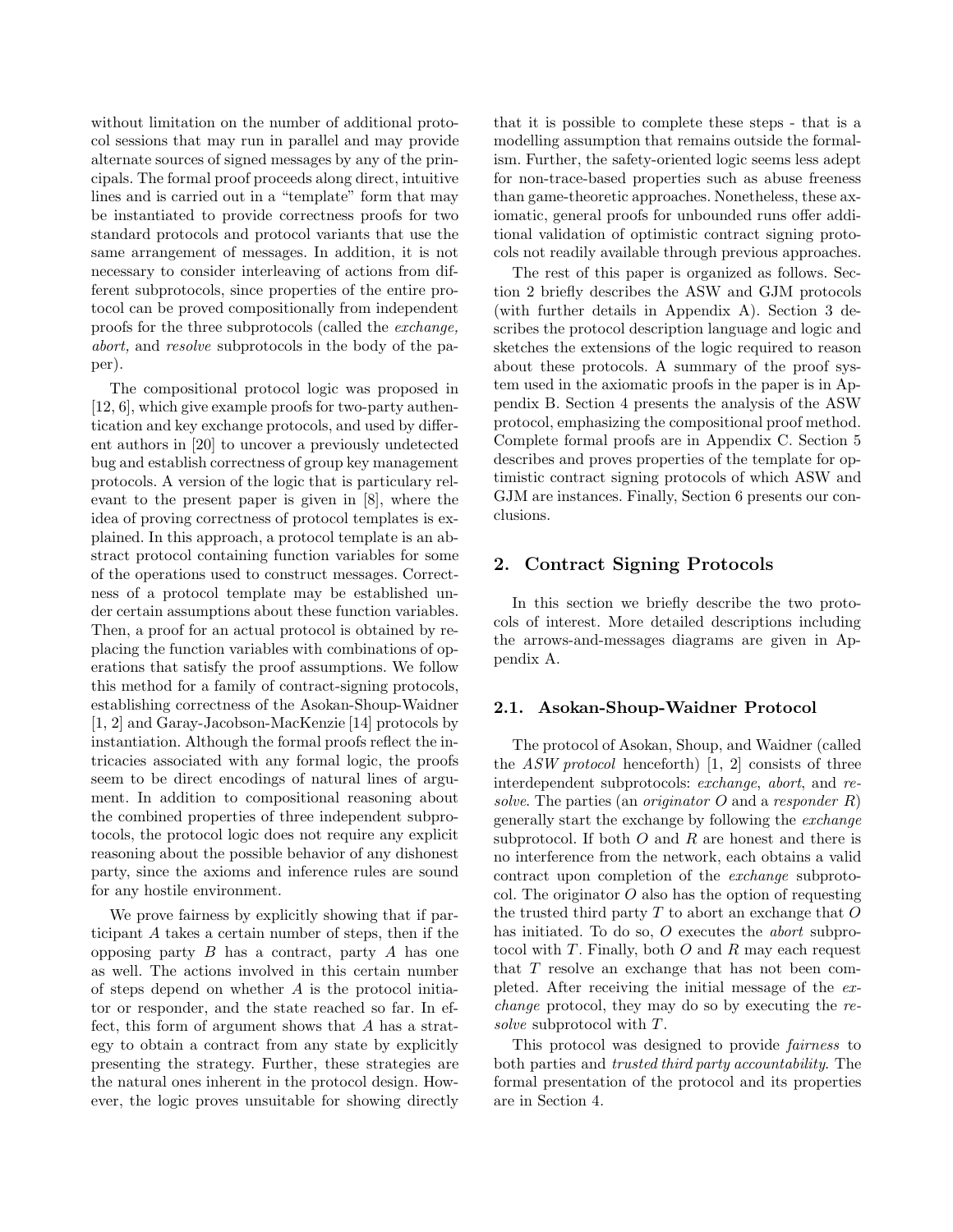#### 2.2. Garay-Jakobsson-MacKenzie Protocol

The protocol of Garay, Jakobsson, and MacKenzie (called the GJM protocol henceforth) [14] is closely related to the ASW protocol in that both protocols involve a 4-step exchange subprotocol and similar abort and resolve subprotocols. Even though the two protocols have similar structure, the actual contents of the messages differ. Unlike the ASW protocol, the GJM protocol is designed to guarantee abuse-freeness in addition to fairness and third party accountability. These properties are formally modelled and proved in Section 5. The GJM protocol relies on the cryptographic primitive called private contract signature (PCS). We write  $PCS_O(m, R, T)$  for party O's private contract signature of text m for party R (known as the *desig*nated verifier) with respect to third party T. The main properties of PCS are as follows: (a)  $PCS_O(m, R, T)$ can be verified by R like a conventional signature; (b)  $PCS_O(m, R, T)$  can be feasibly computed by either O, or R, but nobody else; (c)  $PCS_O(m, R, T)$  can be converted into a conventional signature by either  $O$ , or  $T$ , but nobody else, including  $R$ . For the purposes of this study, we focus on the third-party accountable version of PCS, in which the converted signatures produced by O and T can be distinguished. We will call them  $Sig_O(m)$ and  $TSig<sub>O</sub>(m)$ , respectively. Unlike PCS, converted signatures are universally verifiable by anybody in possession of the correct signature verification key. An efficient discrete log-based PCS scheme is presented in [14].

This protocol was designed to provide fairness to both parties and trusted third party accountability. The formal presentation of the protocol and its properties are in Section 5.

# 3. Methodology

### 3.1. Cord Calculus

One important part of security analysis involves understanding the way honest agents running a protocol will respond to messages from a malicious attacker. The common informal arrows-and-messages notation is therefore insufficient, since it only presents the intended executions (or traces) of the protocol. In addition, the protocol logic requires more information about a protocol than the set of protocol executions obtained from honest and malicious parties; we need a high-level description of the program executed by each agent performing each protocol role. We used a programming language called cords [11].

#### 3.2. A Protocol Logic

The basic protocol logic and proof system are developed in [11, 6, 7, 10], with [9] providing a relatively succinct presentation of the most recent form. A summary of the proof system is included in Appendix B.

The formulas of the logic are given by the grammar in Table 1, where  $\rho$  may be any role, written using the notation of cord calculus. Here, t and P denote a term and a thread respectively. We use the word thread to refer to a principal executing an instance of a role. As a notational convention, we use  $X$  to refer to a thread belonging to principal  $\hat{X}$ . We use  $\phi$  and  $\psi$  to indicate predicate formulas, and  $m$  to indicate a generic term we call a "message".

Most protocol proofs use formulas of the form  $\theta[P]_X\phi$ , which means that after actions P are executed in thread  $X$ , starting from a state where formula  $\theta$  is true, formula  $\phi$  is true about the resulting state of  $X$ . Here are the informal interpretations of the predicates:

- $\textsf{Has}(X, x)$  means principal  $\hat{X}$  possesses information x in the thread  $X$ . This is "possess" in the limited sense of having either generated the data or received it in the clear or received it under encryption where the decryption key is known.
- Send(X, m) means principal  $\hat{X}$  sends message m in the thread X.
- Receive $(X, m)$ , New $(X, t)$ , Decrypt $(X, t)$ , Verify $(X, t)$ similarly mean that receive, new, decrypt and signature verification actions occur.
- Fresh $(X, t)$  means the term t generated in X is "fresh" in the sense that no one else has seen any term containing  $t$  as a subterm. Typically, a fresh term will be a nonce and freshness will be used to reason about the temporal ordering of actions in runs of a protocol.
- Honest( $\hat{X}$ ) means the actions of principal  $\hat{X}$  in the current run are precisely an interleaving of initial segments of traces of a set of roles of the protocol. In other words,  $\overline{X}$  assumes some set of roles and does exactly the actions prescribed by them.
- Computes $(X, m)$  means that a principal X<sup>†</sup> possesses enough information in thread  $X$  to build term  $m$ of some type. For example, a principal can possess an encrypted message if he received it in the past as a part of some message or if he possesses the plaintext and the encryption key. Computes is used to describe the latter case.
- $Start(X)$  means that the thread X did not execute any actions in the past.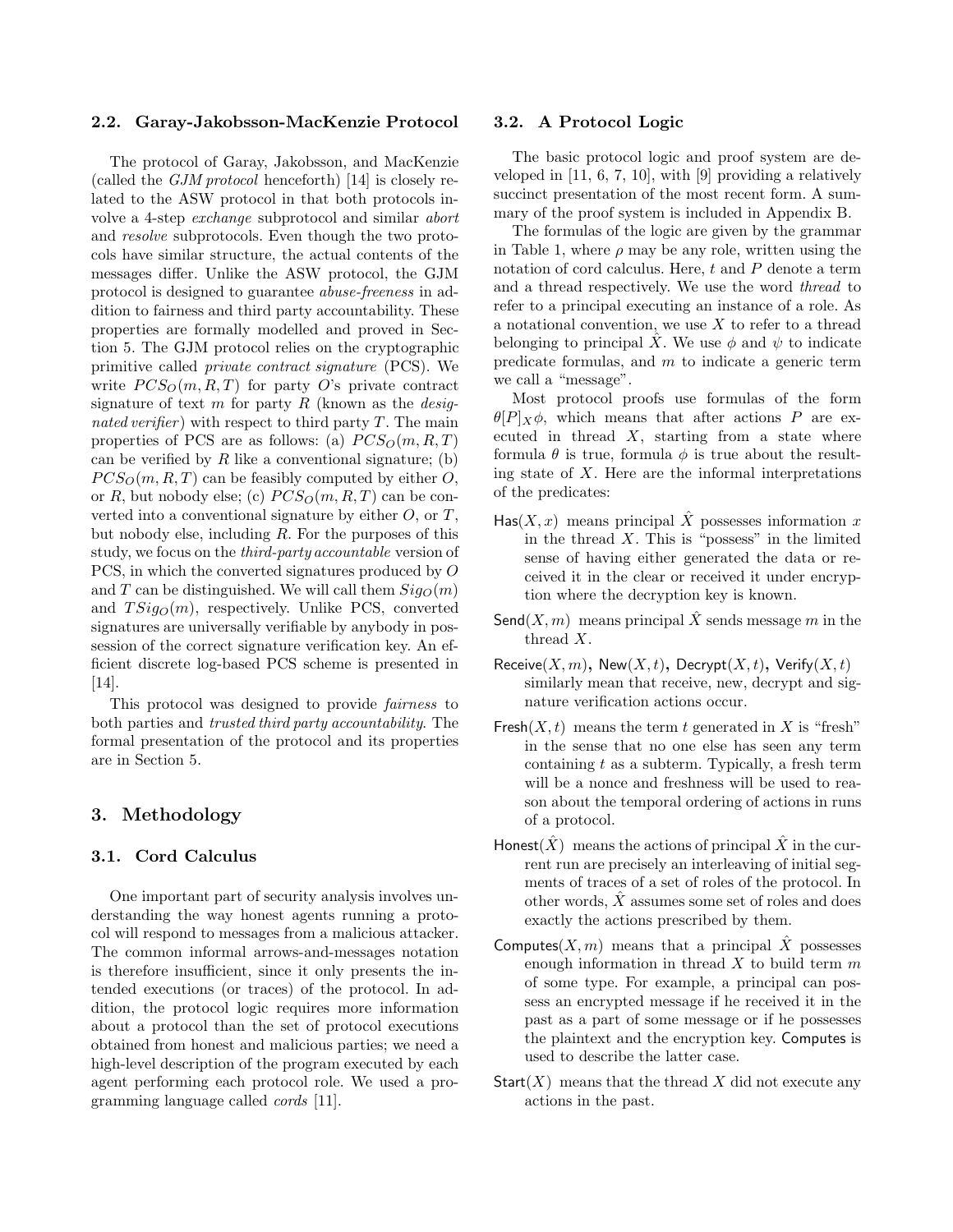$a_1 \le a_2$  means that both actions  $a_1$  and  $a_2$  happened in the run and moreover, that the action  $a_2$  happened after the action  $a_1$ .

#### 3.3. Extensions of the Logic

We extend cord calculus and the protocol logic with "if" constructs in the spirit of Dijkstra's guarded commands. These extensions allow us to capture more complicated behavior of protocol participants. Formally, the grammar of actions is extended by the production  $a ::= \textbf{if } t \quad t_1 : P_1; t_2 : P_2; \dots t_n : P_n; \textbf{fi}, \text{ where } t, t_1,$  $\ldots, t_n$  stand for terms, and  $P_1, \ldots, P_n$  for strands (sequences of actions).

Informally, this construct works as a generalization of pattern matching. If  $i$  is the lowest number such that  $t$  matches  $t_i$ , then the above statement is reduced to match  $t/t_i$ :  $P_i$ ;. The inference rule IF for reasoning about this construct is given in Table 2 in Appendix B.

### 4. Analysis of the ASW Protocol

The ASW protocol [1, 2] consists of three interdependent subprotocols: exchange, abort, and resolve. We first show in Section 4.1 how to model these protocols in the cords formalism. Section 4.2 discusses the compositional proof method used in proving the security properties of the protocol. Section 4.3 contains the formal definitions and proof sketches of the fairness and accountability properties. The complete formal proofs are in Appendix C. We believe that the proof method illustrated by this application will be useful for analyzing similar properties of related protocols.

We emphasize two high-level aspects of this method which distinguishes it from existing analysis techniques. First, it is compositional: the security guarantees offered by the ASW protocol are proved by combining independent guarantees offered by the exchange, abort, and resolve subprotocols. Second, the proofs follow the design intuition. In particular, in the fairness proofs, we demonstrate that the appropriate strategy for a party to obtain a contract (via the abort/resolve protocols) depending on its local state, actually works. For example, if after sending the first message, the initiator executes the abort protocol, then he gets the contract if his peer has the contract. The fact that we prove a specific strategy works as opposed to proving one exists distinguishes us from prior game-theoretic analyses [4]. Also, it seems useful to have analysis techniques which can take advantage of and inform protocol design principles.

#### 4.1. Modelling Protocol Parties

The roles of the *exchange* subprotocol, written using the cords formalism are given in Figure 1, with one cord (program) ExchangeInit for the initiator of the protocol and one cord ExchangeResp for the responder. A role consists of static input parameters, and a list of actions to be executed. For example, the cord ExchangeInit represents the program for initiator  $\bar{X}$ starting a protocol with the responder  $\tilde{Y}$  and trusted third party  $\tilde{T}$  with contract text. The intuitive reading of the sequence of actions is: generate a new nonce, send a signature representing a commitment to the contract, receive a message, check that it is a valid commitment for  $\hat{Y}$ , release the nonce, receive a message and check that it a valid decommitment corresponding to the responders commitment.

The ASW protocol provides for two kinds of contracts. The first one is called a standard contract. Standard contracts are obtained if the execution of the protocol successfully finishes without any party aborting or resolving the protocol. They are formally defined as follows.

 $s(\hat{X}, \hat{Y}, \hat{T}, text, x, y) \equiv SIG_{\hat{X}}\{\hat{X}, \hat{Y}, \hat{T}, text, HASH\{\{x\}\}\}, x,$  $SIG_{\hat{Y}} \{ SIG_{\hat{X}} \{\hat{X}, \hat{Y}, \hat{T}, text, HASH\{\{x\}\}, \}$ ,  $HASH\{\{y\}\}, y$ 

The second kind is called a replacement contract. It is always built by the trusted third party to resolve a protocol.

 $r(\hat{X}, \hat{Y}, \hat{T}, text, w, z) \equiv SIG_T \{ SIG_{\hat{Y}} \{ \hat{X}, \hat{Y}, \hat{T}, text, w \},$  $SIG_{\hat{\mathbf{y}}} \{ SIG_{\hat{\mathbf{y}}} \{ \hat{X}, \hat{Y}, \hat{T}, text, w \}, z \}$ 

To improve readability, in the subsequent proofs we often write s and r instead of  $s(\hat{A}, \hat{B}, \hat{T}, text, x, y)$  and  $r(A, B, T, text, HASH{w}, z)$ , respectively. In the following, we often have to reason about the messages that are exchanged during the protocol execution. In particular, the first and second message will be important as they grant the respective parties the ability to resolve a protocol execution. For reasons of readability, we introduce syntactic shorthand  $msg_1$  and  $msg_2$ for these messages, i.e.,

 $msg_1 \equiv SIG_{\hat{A}}\{\hat{A}, \hat{B}, \hat{T}, text, HASH\{\|x\|\}\}\$  $msg_2 \equiv SIG_{\hat{B}}\{SIG_{\hat{A}}\{\hat{A}, \hat{B}, \hat{T}, text, HASH\{x\}\}, HASH\{y\}\}.$ 

The abort and resolve subprotocols for the initiator and the responder are given in Figure 1. We use the "if" construct to model the fact that agents do not know in advance which of the two possible responses they will receive from the trusted third party  $\hat{T}$ .

In analyzing the ASW protocol, we do not model the program of the trusted third party explicitly. Instead we capture its desired behavior by a set of logical formulas. Using the extensions of the logic presented in this paper, it is easy to write down the cord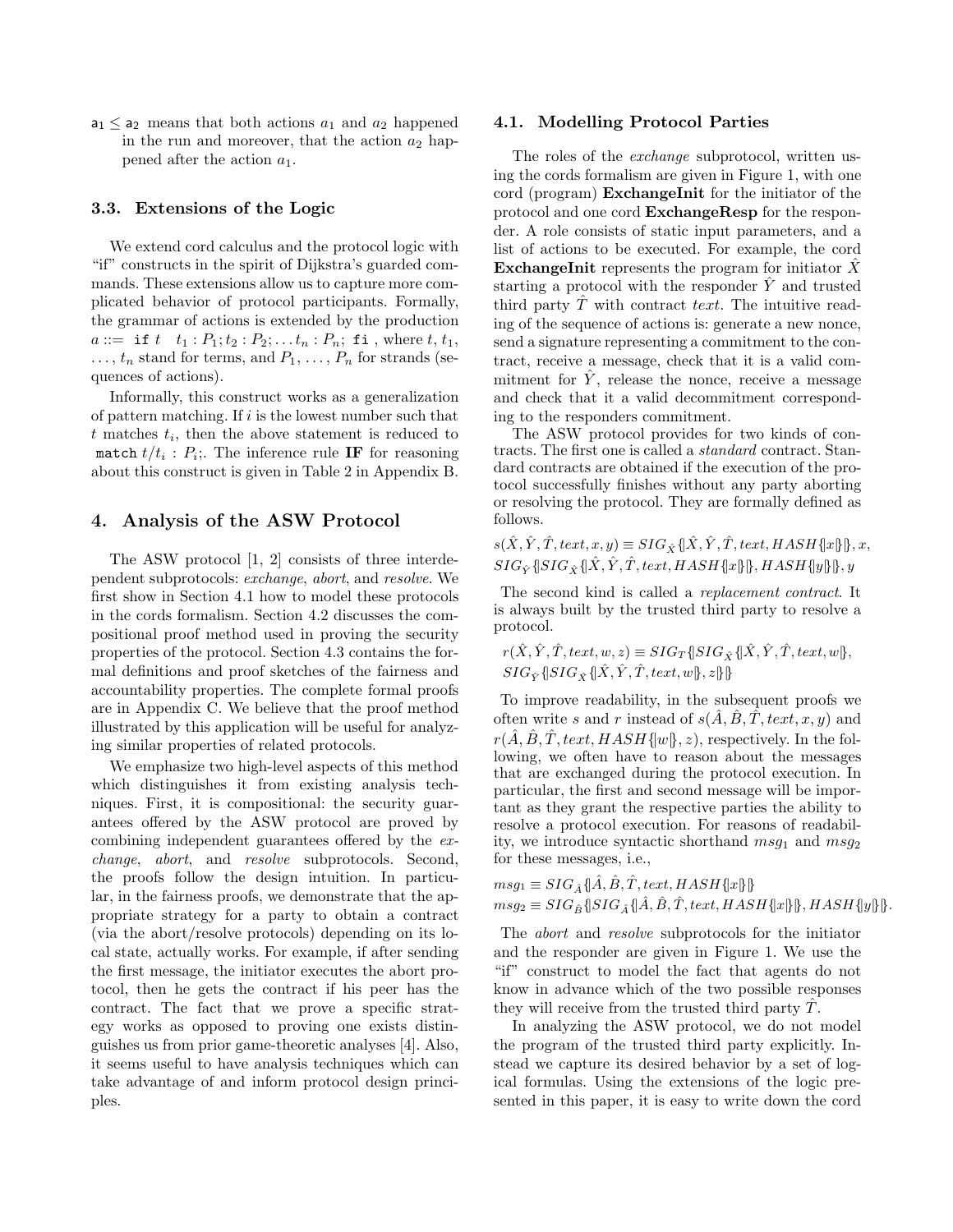Action formulas a ::=  $\text{Send}(P, m) | \text{Receive}(P, m) | \text{New}(P, t) | \text{Decrypt}(P, t) | \text{Verify}(P, t) | \text{Start}(P)$ Formulas  $\phi$  ::= a | Has $(P, t)$  | Computes $(P, t)$  | Fresh $(P, t)$  | Honest $(N)$  |  $\phi \wedge \phi$  |  $\neg \phi$  |  $\exists x. \phi$  | a  $\leq$  a Modal form  $\Psi$  ::=  $\phi \rho \phi$ 



ExchangeInit  $\equiv (\hat{X}, \hat{Y}, \hat{T}, text)$ new  $x$ ; send  $\hat{X}, \hat{Y}, SIG_{\hat{X}}\{\!\!\{\hat{X}, \hat{Y}, \hat{T}, text, HASH\{\!\!\{x\}\!\!\}\};$ receive  $\hat{Y}, \hat{X}, z$ ; match  $z/SIG_{\hat{Y}}\{\big| SIG_{\hat{X}}\{\hat{X}, \hat{Y}, \hat{T}, text, HASH\{\|x\}\}\},$  w $\}$ ; send  $\hat{X}, \hat{Y}, x;$ receive  $\hat{Y}, \hat{X}, y;$ match  $HASH\{y\}/w;$   $]_X$ ExchangeResp  $\equiv (\hat{X}, \hat{Y}, \hat{T}, text)$ receive  $\hat{Y}, \hat{X}, z;$ match  $z/SIG_{\hat{Y}}\{\hat{Y}, \hat{X}, \hat{T}, text, y\};$ new  $x;$ send  $\hat{X}, \hat{Y}, SIG_{\hat{X}}\{[z, HASH\{[x]\}]\};$ receive  $\hat{Y}, \hat{X}, w$ ; match  $HASH{w}{y;$ send  $\hat{X}, \hat{Y}, x; \}_X$ Abort  $\equiv (\hat{X}, \hat{Y}, \hat{T}, msg1)$ [ send  $\hat{X}, \hat{T}, SIG_{\hat{X}}\{\vert{Abort}, msg1\}$ receive  $\hat{T}, \hat{X}, z;$ if z  $SIG_{\hat{\tau}}\{Aborted, msg1\}$ :  $r(\hat{A}, \hat{B}, \hat{T}, text, HASH\{x\}, w)$ : fi  $\vert_X$  $\textbf{Resolve} \equiv (\hat{X}, \hat{Y}, \hat{T}, msg1, msg2)]$ send  $\hat{X}, \hat{T}, msg1, msg2;$ receive  $\hat{T}, \hat{X}, z;$ if z  $SIG_{\hat{T}}\{Aborted, msg1\}$ :;  $r(\hat{A}, \hat{B}, \hat{T}, text, HASH\{x\}, w)$ :; fi  $\vert x \vert$ 

### Figure 1. Roles of the ASW protocol

for the trusted third party and prove that these logical formulas represent properties of its protocol. We omit the technical details.

#### 4.2. Compositional proof method

In this section, we sketch the method used to prove properties of the protocol. In the ASW protocol, there is more than one intended run. For example, after sending the first message, the initiator can decide not to wait for the response but to run the abort subprotocol instead. Using the protocol logic, we are able to analyze the components of the ASW protocol independently, and combine the proofs using the composition theorems presented in [6, 9]. We focus primarily on the guarantees for the initiator in the protocol.

Runs of the ASW protocol There are three possible execution scenarios for the initiator in the ASW protocol. The initiator can complete the exchange subprotocol; complete the resolve subprotocol after sending the third message of the exchange subprotocol; or complete the abort protocol after sending the first message of the exchange subprotocol (Figure 2). The design intent was that each of these three combinations should result in the initiator obtaining a valid contract whenever the responder already has one (see [2] for discussion). We will use  $\textbf{ExchangeInit}^{\mathbf{3}}(\hat{A}, \hat{B}, \hat{T}, text)$  to denote the prefix of the initiator role in the protocol upto the second send action (send of the third message in the protocol) and  ${\bf ExchangeInit}^1(\hat A,\hat B,\hat T, text)$  to denote the prefix upto the first send action.

Formulas of the logic and sequential composition Most logical statements that we use are of the form  $\Gamma$  ⊢  $\phi[\mathbf{P}]_A\theta$ . The intuitive reading of such statement is: "Given that the set of assumptions  $\Gamma$  holds in every state, and a thread A has finished executing the program **P** starting in a state where  $\phi$  holds, then in the resulting state  $\theta$  holds."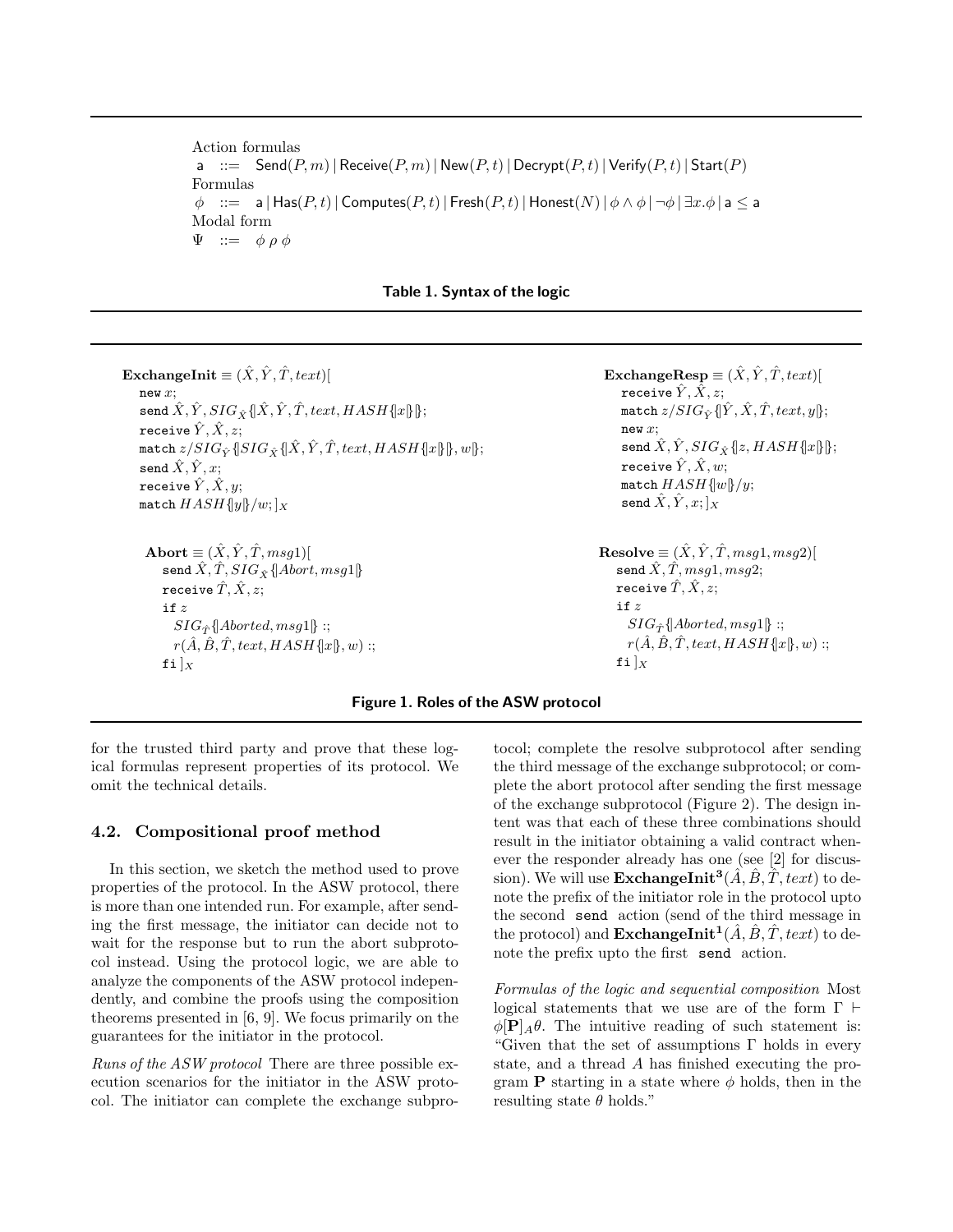

In this paper, Γ will typically contain a set of assumptions about the behavior of the trusted third party T which can be later discharged by analyzing  $T$ 's program. For example, one of the assumptions we use is that T never sends a replacement contract if it has issued the abort token in the past.

We will combine statements about different subprotocols using sequential composition of the roles. We state below a variant of the theorem from [9] that we use for this purpose. The precise form in which this theorem will be employed will become clearer in the next section.

Theorem 1 (Sequential composition) For sets of assumptions  $\Gamma_1$  and  $\Gamma_2$ , cords **P** and **Q**, and formulas  $\phi$ ,  $\theta$  and  $\psi$  if  $\Gamma_1$   $\vdash \phi[\mathbf{P}]_X \theta$  and  $\Gamma_2$   $\vdash \theta[\mathbf{Q}]_X \psi$  than  $\Gamma_1 \cup \Gamma_2 \vdash \phi[\mathbf{P};\mathbf{Q}]\psi$ , where  $\mathbf{P};\mathbf{Q}$  is a sequential composition of cords  $P$  and  $Q$ .

#### 4.3. Proving protocol properties

In this section, we show how to express and prove the desired properties in the underlying logic using the described proof method. Complete formal proofs are given in Appendix C. Here, we sketch the proof structure and focus on the main steps.

4.3.1. Fairness We start with the fairness property of the protocol. Informally, fairness means that after the protocol has been successfully completed, either both parties have a signed contract or neither does. In our model, fairness is expressed using a set of logical formulas. As described in the previous section, we look separately at the three possible scenarios for the initiator to complete the protocol.

Initiator completes the exchange subprotocol Formula  $\phi_0$  states that the initiator A has a valid contract after the successful execution of the exchange protocol. This is the optimistic part of the protocol.

$$
\phi_0 \equiv \text{Start}(A)
$$
  
\n[**ExchangeInit**( $\hat{A}, \hat{B}, \hat{T}, text$ )]<sub>A</sub>  
\n
$$
\text{Has}(A, s(\hat{A}, \hat{B}, \hat{T}, text, x, y))
$$

The formal proof of this property is given in Appendix C. We show that:

$$
\vdash \phi_0 \tag{1}
$$

Therefore, in this scenario fairness holds without any assumptions about the behavior of the trusted third party or the responder in the protocol.

Initiator runs the abort protocol If A started the protocol as the initiator but did not complete it, we want to show that whenever some other party has a valid contract, then A will get the replacement contract if it executes the abort subprotocol after sending the first message. This part of the analysis is done using the compositional proof method. First, we identify a sufficient precondition that needs to hold in order for the initiator to get the contract after executing the abort subprotocol; then we show that the precondition is satisfied if the initiator only executed his role upto the first send action.

A sufficient precondition for this to hold is that A's nonce  $x$  has been kept secret, i.e.

$$
\theta_1 = \mathsf{HasAlone}(A, x)
$$

where HasAlone(X, t) is defined by HasAlone(X, t)  $\equiv$ Has(X, t) ∧ (Has(Y, t) ⊃  $X = Y$ . It is easy to verify that  $\theta_1$  holds in the state where A has only sent the first message of the protocol, since this message only contains the hash of x.

The property of the abort subprotocol needed for fairness is given below. Informally, it states that if at some state  $\theta_1$  holds then, after executing the abort subprotocol, if some thread  $X$  possesses any contract (standard or replacement) corresponding to A's nonce  $x$  and if  $T$  is honest,  $A$  will posses the replacement contract corresponding to the same nonce  $x$ .

$$
\phi_1 \equiv \theta_1
$$
\n
$$
[\mathbf{Abort}(\hat{A}, \hat{B}, \hat{T}, msg_1)]_A
$$
\n
$$
(\mathsf{Has}(X, s) \lor \mathsf{Has}(X, r) \land \mathsf{Honest}(\hat{T})) \supset \mathsf{Has}(A, r)
$$

The formal proof of fairness in this scenario involves showing that  $\theta_1$  holds after A executed the first part of the exchange subprotocol, and that  $\phi_1$  holds as long as the trusted third party  $\overline{T}$  behaves properly. The complete proof of both statements are given in Appendix C.

$$
\vdash \mathsf{Start}(A)[\mathbf{ExchangeInit}(\hat{A}, \hat{B}, \hat{T}, text)^1]_A \theta_1 \tag{2}
$$
  

$$
\Gamma^1_T \vdash \phi_1 \tag{3}
$$

The fairness property in this case simply follows from the sequential composition theorem (Theorem 1).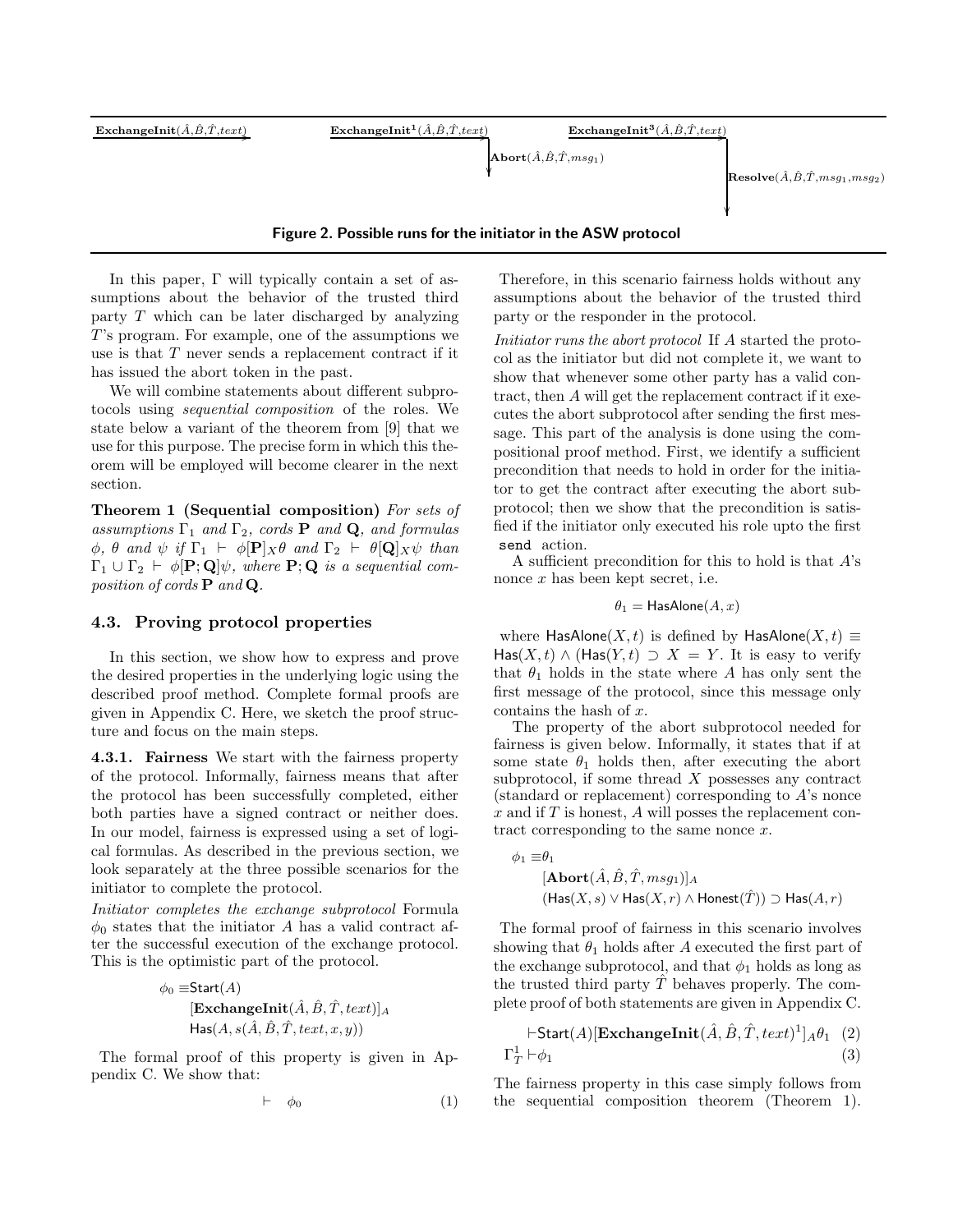Above,  $\Gamma_T^1$  is a set of assumptions about the behavior of the trusted third party  $T$ , which we will now define.  $\Gamma^1_T$  says that  $\hat{T}$  will never issue both a replacement contract and the abort token. Therefore  $\Gamma_T^1$  is only going to hold if  $\hat{T}$  is completely honest. A misbehaving  $\hat{T}$  might otherwise cheat on A if A executed the abort protocol after receiving the first message. Formally  $\Gamma_T^1$  is defined as follows:

$$
\Gamma^1_T = \{\text{Honest}(\hat{T}) \land \text{Send}(T, \hat{T}, \hat{B}, r(\hat{A}, \hat{B}, \hat{T}, text, x, z)) \supset \\ \neg \text{Send}(T, \hat{T}, \hat{A}, SIG_{\hat{T}}\{\text{Aborted}, msg_1\})\}.
$$

Initiator runs the resolve protocol Finally, we want to show that if A has received the second message of the protocol, then it can obtain a valid contract by executing the resolve subprotocol, provided that it created the nonce x itself and did not send the abort message corresponding to that nonce in the past, i.e., for

$$
\theta_2 = \textsf{New}(A, x) \land \neg \textsf{Send}(A, \hat{A}, \hat{T}, SIG_{\hat{A}}\{Abort, msg_1\})
$$

we define  $\phi_2$  by

$$
\begin{aligned} \phi_2 &\equiv \theta_2 \\ &[\mathbf{Resolve}(\hat{A}, \hat{B}, \hat{T}, msg_1, msg_2)]_A \\ &(\mathsf{Has}(X, s) \vee \mathsf{Has}(X, r) \wedge \\ &\mathsf{Honest}(\hat{T}) \wedge \mathsf{Honest}(\hat{A})) \supset \mathsf{Has}(A, r) \end{aligned}
$$

It is easy to verify that  $\theta_2$  holds in the state where A has received the second message of the protocol and sent the third message of the protocol.

The formal proof of fairness in this scenario involves showing that  $\theta_2$  holds after A executed the first part of the exchange subprotocol, and that  $\phi_2$  holds as long as the trusted third party  $\overline{T}$  behaves properly. The required fairness guarantee is obtained by the composition theorem as before. The complete proof of both statements are given in Appendix C.

$$
\vdash \mathsf{Start}(A) [\mathbf{ExchangeInit}(\hat{A}, \hat{B}, \hat{T}, text)^3]_A \theta_2 \qquad (4)
$$
  

$$
\Gamma^2_T \vdash \phi_2 \qquad (5)
$$

In this case the assumption about the behavior of the trusted third party  $\Gamma_T^2$  says that  $\hat{T}$  will never send an abort token unless A has initiated the abort subprotocol for the corresponding commitment.

$$
\Gamma^2_T = \{\text{Honest}(\hat{T}) \wedge \text{Send}(T, \hat{T}, \hat{A}, SIG_{\hat{T}} \{Aborted, msg_1\}) \supset \\ \text{Receive}(T, \hat{A}, \hat{T}, SIG_{\hat{A}} \{Abort, msg_1\})\}.
$$

This completes the proof for fairness for the initiator in the ASW protocol.

Discussion Notice that the property we prove in the optimistic part of the protocol is weaker than in the other two cases. Namely, we only show that the initiator has a contract corresponding to his nonce, it could

be possible that the responder (or attacker) has obtained other contracts corresponding to the same initiator's nonce and different responder's nonce. As demonstrated in [22] that is indeed the case. We rediscovered the same attack when the proof of the stronger property failed. The following formula does not hold for the protocol:

#### $Start(A)$

 $[\textbf{ExchangeInit}(\hat{A}, \hat{B}, \hat{T}, text)]_A$  $\textsf{Has}(X, s(\hat{A}, \hat{B}, \hat{T}, text, x, w)) \supset \textsf{Has}(A, s(\hat{A}, \hat{B}, \hat{T}, text, x, w))$ 

The interpretation of this formula is that no other thread X can have any other standard contract except the one obtained by A after executing the exchange subprotocol.

Fairness for the responder in the protocol Similar property can be shown for the responder in the ASW protocol. We omit the details.

4.3.2. Accountability Accountability means that if one of the parties gets cheated as a result of  $T$ 's misbehavior, then it will be able to hold  $\hat{T}$  accountable. More precisely, at the end of every run where an agent gets cheated, its trace together with a contract of the other party should provide non-repudiable evidence that  $\hat{T}$ misbehaved.

The first step in the formalization of this property is to precisely define what it means for a set of terms to be a non-repudiable proof of  $\hat{T}$ 's misbehavior. One approach is to require that, assuming the correctness of  $\hat{T}$  as specified by the set of formulas Γ, we can formally derive that if anyone possesses certain terms (typically involving  $\hat{T}$ 's signature), then  $\mathsf{Honest}(\hat{T})$  does not hold. It is easy to prove that the replacement contract and the abort token corresponding to the same nonce constitute non-repudiable proofs that  $\hat{T}$  misbehaved. Formally, for  $\Gamma_T := \Gamma_T^1 \cup \Gamma_T^2$  we prove:

$$
\Gamma_T \vdash \mathsf{Has}(X, r(\hat{A}, \hat{B}, \hat{T}, text, HASH\{\|x\}, w)) \land \mathsf{Has}(A, SIG_{\hat{T}}\{\text{Aborted}, msg_1\}) \supset \neg \mathsf{Honest}(\hat{T})
$$

Again we reason from the initiator's point of view and consider three scenarios.

Initiator completes the exchange subprotocol We already proved that A has a contract in that case, regardless of  $\overline{T}$ 's behavior and therefore A cannot get cheated in this case.

Initiator runs the abort protocol In this case, we prove two things. First of all, no one can have a standard contract. Secondly, after executing the abort subprotocol A will either get the abort token or the replacement contract. Therefore, if A gets cheated it has to be the case that some other party  $X$  has a replacement contract, while A has the abort token for the corresponding nonce. As explained above, these two terms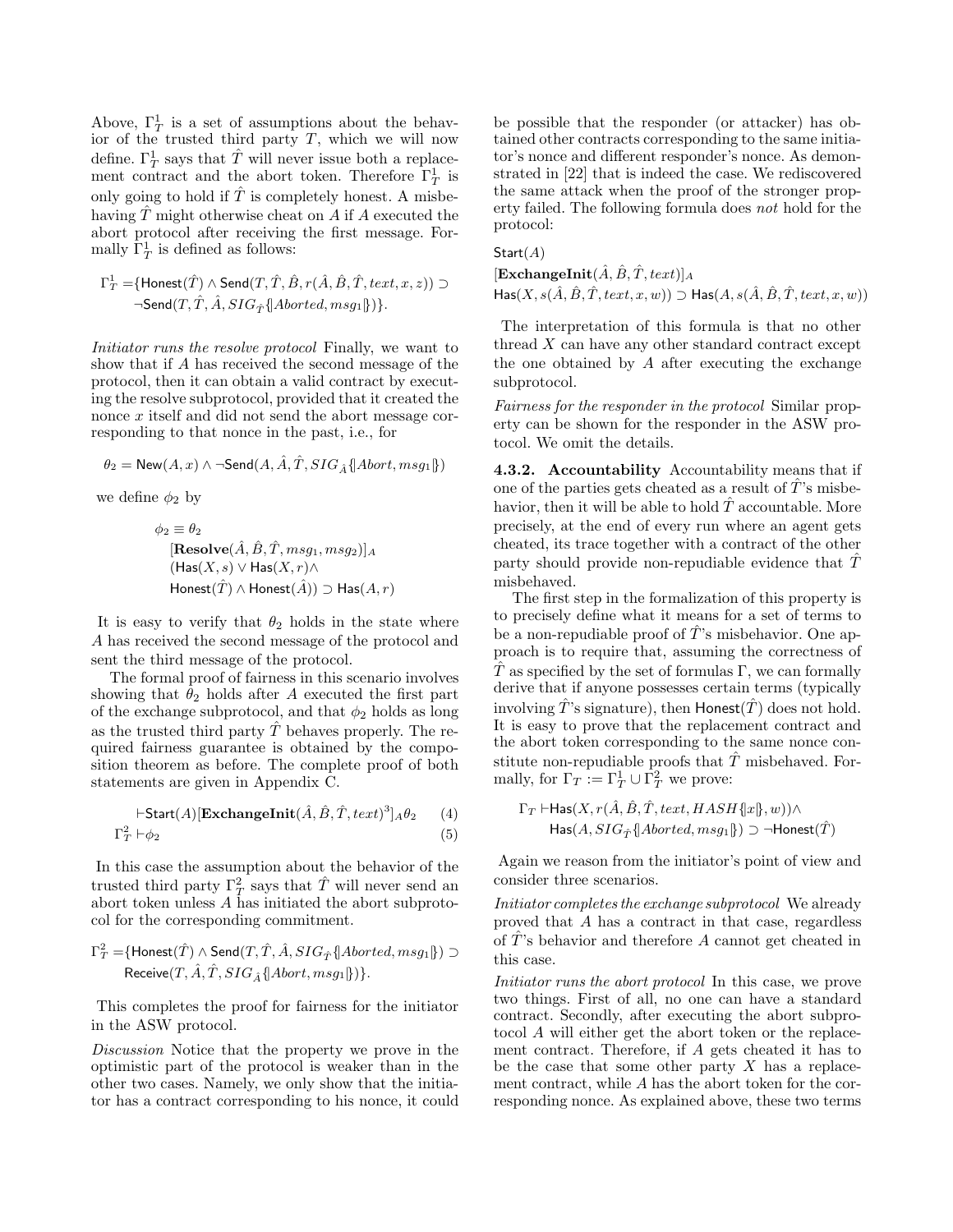are non-repudiable proofs that  $\hat{T}$  misbehaved. We capture both properties with a single logical formula given below.

 $\vdash \theta_1$  $[\textbf{Abort}(\hat{A}, \hat{B}, \hat{T}, msg_1)]_A$  $\neg$ Has $(X, s) \wedge (Has(A, r) \vee Has(A, SIG_{\hat{T}}\{Aborted, msg_1\}))$ 

Initiator runs the resolve protocol This case is similar to the one above, and we omit the details.

4.3.3. Abuse-Freeness Abuse-freeness means that no party can ever prove to the third party that it has the power to both enforce and cancel the contract. More precisely, a protocol is abuse-free for the initiator if in every state where the responder has publicly verifiable information that the initiator is bound to the contract it has to be that the responder is also bound to the contract.

Modelling the property that the responder has publicly verifiable information that the initiator is bound to the contract is beyond the scope of the logic. However, if we fix the set of terms  $t_1, \ldots, t_n$  that we consider to constitute such information we can express abusefreeness for the initiator in the following way: whenever a party X possess terms  $t_1, \ldots, t_n$ , the initiator has a strategy to obtain a contract. As pointed in the long version of [4], the definition of abuse-freeness that we are able to prove in the logic is strictly stronger than the standard definition of abuse-freeness that we first mentioned above.

For the ASW protocol, if we consider the signature in the first message as a proof that the initiator is bound to the contract, it is easy to see that the protocol does not provide this property for the initiator. In the logic, this is reflected in the fact that the proof of the following formula fails:

 $\Gamma_T \vdash \theta_1 \wedge \textsf{Has}(X, SIG_A \{\vert \hat{A}, \hat{B}, \hat{T}, text, HASH \{\vert x \vert\})\}$  $[\textbf{Abort}(\hat{A}, \hat{B}, \hat{T}, msg_1)]_A$ Honest $(\hat{T}) \supset \text{Has}(A, r)$ 

# 5. Template for Optimistic Contract Signing Protocols

Both the ASW and GJM protocols consist of three interdependent subprotocols: exchange, abort, and resolve. The structure of these two protocols suggests a general pattern for two-party optimistic contractsigning protocols. Specifically, the exchange subprotocol proceeds in two stages. In the first stage, the two parties commit to the contract and in the second they open their commitment, in effect, ensuring that they are bound to the contract. Given this observation, it

seems natural to ask if we could provide a unified representation and proof for these two protocols and their properties. In this section, we answer this question in the affirmative. The technical machinery used toward this end is presented in [8].

# 5.1. Abstraction and Refinement Methodology

The concept of protocol templates and an abstraction-instantiation method using templates to develop unified proofs for related protocols is introduced in [8]. In order to make this paper self-contained, we reproduce the main ideas below.

Protocol Templates: A protocol template is a protocol that uses function variables. An example of an abstract challenge-response based authentication protocol using the informal trace notation is given below.

$$
A \rightarrow B : m
$$
  
\n
$$
B \rightarrow A : n, F (B, A, n, m)
$$
  
\n
$$
A \rightarrow B : G (A, B, m, n)
$$

Here,  $m$  and  $n$  are fresh nonces and  $F$  and  $G$  are function variables. Substituting cryptographic functions for  $F$  and  $G$  with the parameters appropriately filled in yields real protocols. For example, instantiating F and G to signatures yields the standard signature-based challenge-response protocol from the ISO-9798-3 family, whereas instantiating  $F$  and  $G$  to a keyed hash yields the SKID3 protocol.

Characterizing protocol concepts: Protocol templates provide a useful method for formally characterizing design concepts. Our methodology for formal proofs involves the following two steps.

1. Assuming properties of the function variables and some invariants, prove properties of the protocol templates. Formally,

$$
\mathcal{Q}, \Gamma \vdash \phi_1[P]_A \phi_2
$$

Here,  $Q$  is an abstract protocol and  $P$  is a program for one role of the protocol. Γ denotes the set of assumed properties and invariants.

2. Instantiate the function variables to cryptographic functions and prove that the assumed properties and invariants are satisfied by the real protocol. Hence conclude that the real protocol possesses the security property characterized by the protocol templates.

If 
$$
Q' \vdash \Gamma'
$$
, then  $Q' \vdash \phi'_1[P']_A \phi'_2$ 

Here, the primed versions of the protocol, hypotheses, etc. are obtained by applying the substitution  $\sigma$  used in the instantiation.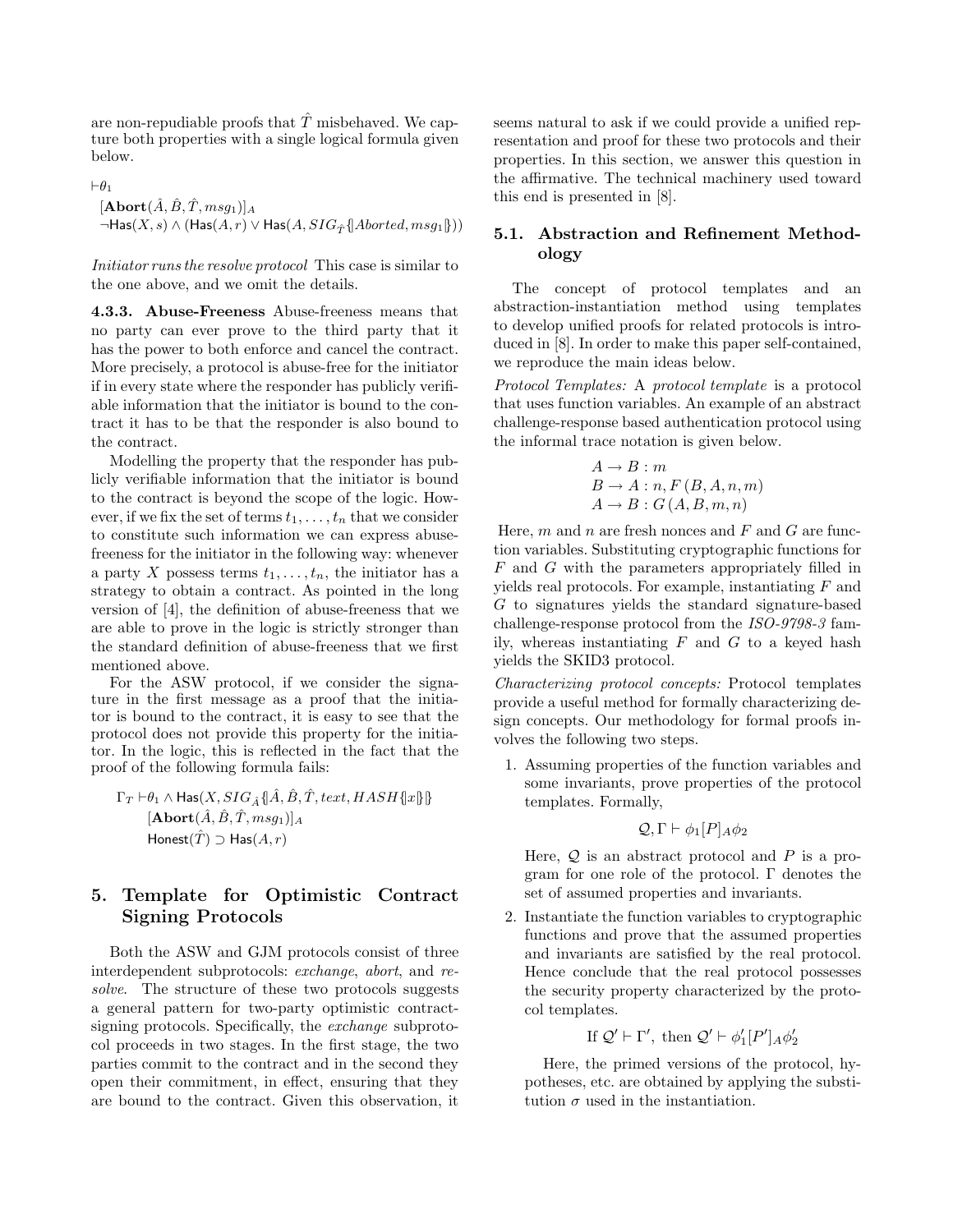The correctness of the method follows from the soundness of substitution and the transitivity of entailment in the logic.

# 5.2. Template for ASW and GJM Protocols

The roles of the template for the ASW and GJM protocols are given in Figure 3. Let us examine the program of the initiator. Notice that the initiator first sends his commitment *(commit1)*, receives the responder's commitment (commit2), checks its validity, opens his commitment *(open)*, and finally expects a message opening the responder's commitment. The responder's program is symmetric. commit1, commit2 and open are function variables representing the messages sent by  $\hat{X}$  and  $\hat{Y}$  during the protocol. The function variable chk models the verification performed by each participant after receiving its last message. These functions are instantiated for ASW and GJM as follows.

#### ASW :

 $commit1(\hat{X},\hat{Y},\hat{T},text, h)=SIG_{\hat{X}}\{\mid\!\hat{X},\hat{Y},\hat{T},text, h\}$  $commit2(\hat{X}, \hat{Y}, \hat{T}, text, z, h) = SIG_{\hat{X}}\{z, h\}$  $open(\hat{X}, text, x) = x$  $chk(w) = HASH$ {|w|}

#### GJM :

$$
\begin{matrix} commit1(\hat{X}, \hat{Y}, \hat{T}, text, h) = PCS_{\hat{X}} \{ text, \hat{Y}, \hat{T} \} \\ commit2(\hat{X}, \hat{Y}, \hat{T}, text, z, h) = PCS_{\hat{X}} \{ text, \hat{Y}, \hat{T} \} \\ open(\hat{X}, text, x) = SIG_{\hat{X}} \{ text \} \\ chk(w) = w \end{matrix}
$$

In the ASW instantiation, the commitment messages are signatures over hashed nonces and the opening messages reveal the corresponding nonces. The verification action involves checking that the hash of the revealed nonce matches the hash in the commitment message. In the GJM instantiation, a commitment message is a PCS over the contract and the opening message is the corresponding universally verifiable signature. The verification action involves verifying the signature.

To improve readability, we use  $msg1(\hat{A}, \hat{B}, \hat{T}, text, x)$ and  $msg2(\hat{A}, \hat{B}, \hat{T}, text, x, y)$  as short-cuts for the first and second message of the exchange subprotocol, i.e.,

 $msg1(\hat{A}, \hat{B}, \hat{T}, text, x) \equiv committ(\hat{A}, \hat{B}, \hat{T}, text, HASH\{x\})$  $msg2(\hat{A}, \hat{B}, \hat{T}, text, x, y) \equiv committ2(\hat{B}, \hat{A}, \hat{T}, text,$  $msg1(\hat{A}, \hat{B}, \hat{T}, text, x), HASH\{\vert y\vert\})$ 

contract,  $r$ , is issued by the trusted third party in case of dispute. The syntactic forms of these contracts for the ASW and GJM protocols as well as some other message components used in the abort and resolve protocols are given below. Note that we work with the modified version of the GJM protocol as presented in [22]. The only difference is that in the resolve protocol, the responder sends his PCS to the trusted third party instead of his signature.

# ASW :

 $abortreq(\hat{A}, \hat{B}, text, msg1) = SIG_{\hat{X}}\{Abort, msg1\}$  $tpabort(\hat{A}, \hat{B}, \hat{T}, text, msg1)=SIG_{\hat{T}}\{Aborted,$  $abortreq(\hat{A}, \hat{B}, text, msg 1)|$  $tpresp(\hat{A}, \hat{B}, \hat{T}, text, x, y, \hat{Z}) = SIG_{\hat{T}}\{msg1(\hat{X}, \hat{Y}, \hat{T}, text, x),\}$  $msg2(\hat{X}, \hat{Y}, \hat{T}, text, x, y)$  $s(\hat{A}, \hat{B}, \hat{T}, text, x, y) = msg1(\hat{A}, \hat{B}, \hat{T}, text, x),$  $msg2(\hat{A}, \hat{B}, \hat{T}, text, x, y),$  $open(\hat{A}, text, x), open(\hat{B}, text, y)$  $r(\hat{A}, \hat{B}, \hat{T}, text, x, y) =$ tpresp $(\hat{A}, \hat{B}, \hat{T}, text, x, y, \hat{A})$ 

# GJM :

 $abortreq(\hat{A}, \hat{B}, text, msg1) = SIG_{\hat{A}}\{text,} \hat{A}, \hat{B}, About\}$  $tpabort(\hat{A}, \hat{B}, \hat{T}, text, msg1) = SIG_{\hat{T}}\{abortreq(\hat{A}, \hat{B}, text, msg1)\}$  $tpresp(\hat{A}, \hat{B}, \hat{T}, text, x, y, \hat{Z}) = open(\hat{Z}, text, w)$ With  $w = x$  if  $Z = A$ and  $w = y$  if  $Z = B$ .  $s(\hat{A}, \hat{B}, \hat{T}, text, x, y) = open(\hat{A}, text, x), open(\hat{B}, text, y)$  $r(\hat{A}, \hat{B}, \hat{T}, text, x, y) = open(\hat{A}, text, x), open(\hat{B}, text, y)$ 

We now examine the templates for the abort and resolve sub-protocols, also given in Figure 3. The initiator A has the option of requesting the trusted third party  $T$  to abort an exchange that  $A$  has initiated by executing the *abort* subprotocol with  $T$ . Finally, both the initiator and the responder may request that  $T$  resolve an exchange that has not been completed by executing the *resolve* subprotocol with T.

Other instances Although we focus on the ASW and GJM instances, we note that simple variants of the non-repudiation protocols of [18, 19, 24] are also instances of this template. Specifically, these variants are similar to the ASW protocol, the only difference being that the hash of the nonce is replaced by the encryption of nonce with a secret key which is later revealed in the decommit message. This indicates that the template provides a characterization of a broad class of optimistic contract signing protocols.<sup>1</sup>

The protocol definition provides two forms of a contract. A standard contract, s, is obtained on successful completion of the exchange subprotocol. This is the 'optimistic' aspect of these protocols. A replacement

<sup>1</sup> We are aware of only one timely, optimistic fair exchange protocol that substantially differs from our template [23]. The protocol in [23] is started by the responder sending a specific generation message that serves as a characterization of the considered secret, and that can be used to circumvent the prevalent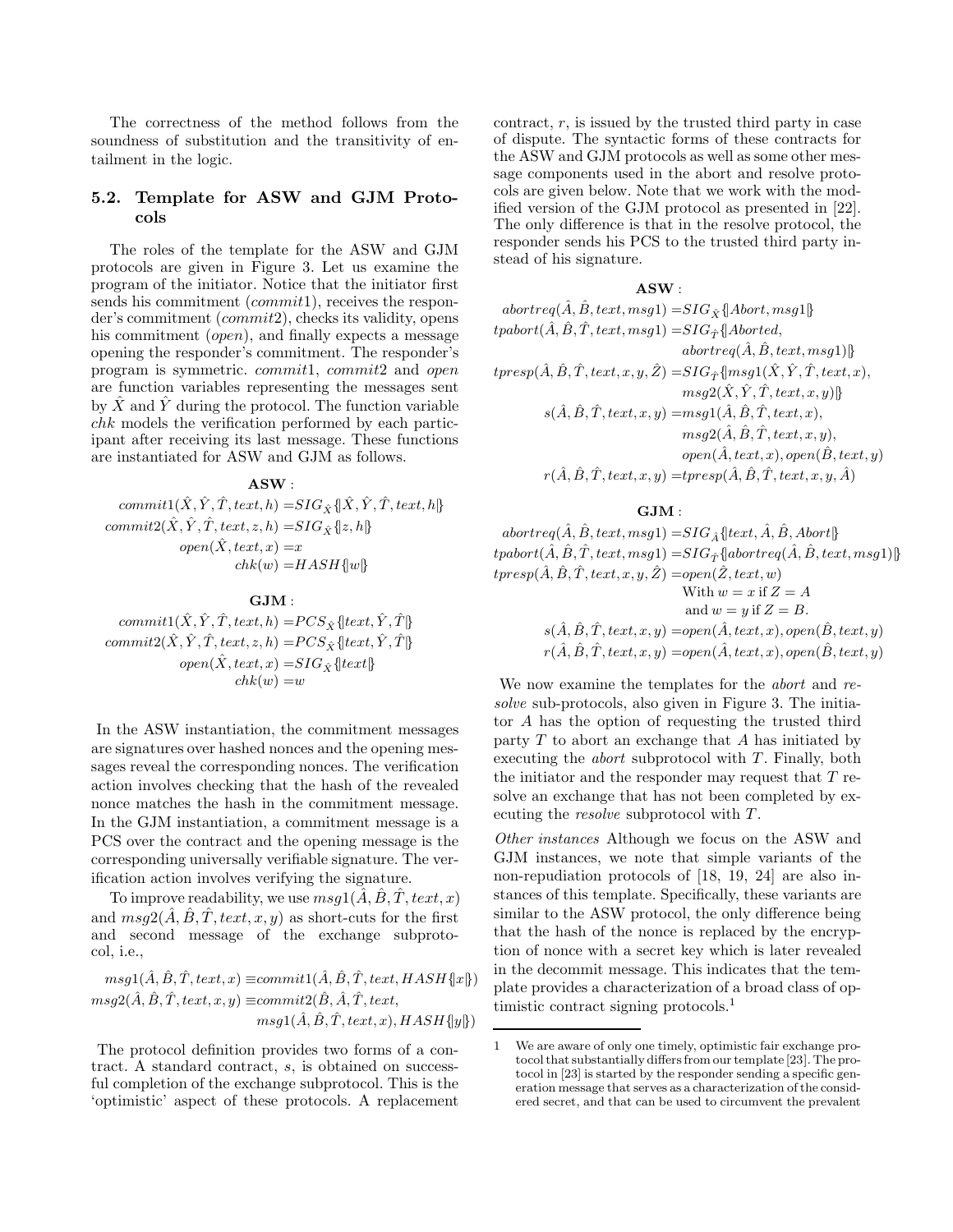ExchangeInit  $\equiv (\hat{X}, \hat{Y}, \hat{T}, text)$ new  $x$ : send  $\hat{X}, \hat{Y}, committ(\hat{X}, \hat{Y}, \hat{T}, text, HASH\{x\});$ receive  $\hat{Y}, \hat{X}, z$ ; match  $z/commit2(\hat{Y}, \hat{X}, \hat{T}, text, commit1(...), y);$ send  $\hat{X}, \hat{Y}, open(\hat{X}, text, x);$ receive  $\hat{Y}, \hat{X}, w$ ; match  $chk(w)/open(\hat{Y}, text, y);$  |x

Abort  $\equiv (\hat{X}, \hat{Y}, \hat{T}, msg1, text, x)$ send  $\hat{X}, \hat{T}$ , abortreq $(\hat{X}, \hat{Y}, text, msg 1)$ receive  $\hat{T}, \hat{X}, z$ ; if  $\alpha$  $tpabort(\hat{X}, \hat{Y}, \hat{T}, text, msg1)$ :  $tpresp(\hat{X}, \hat{Y}, \hat{T}, text, x, y, \hat{Y})$ :; fi  $\vert_X$ 

ExchangeResp  $\equiv (\hat{X}, \hat{Y}, \hat{T}, text)$ receive  $\hat{Y}, \hat{X}, z$ ; match  $z$ /commit $1(\hat{Y}, \hat{X}, \hat{T}, text, y)$ ; new  $x$ ; send  $\hat{X}, \hat{Y}, commit2(\hat{X}, \hat{Y}, \hat{T}, text, z, HASH\{x\});$ receive  $\hat{Y}, \hat{X}, w;$ match  $chk(w)/open(\hat{Y}, text, y);$ send  $\hat{X}, \hat{Y}, open(\hat{X}, text, x); |X$ 

 $\textbf{ResolveInit} \equiv (\hat{X}, \hat{Y}, \hat{T}, msg1, msg2, text, x)$ send  $\hat{X}, \hat{T}, msg1, msg2;$ receive  $\hat{T}, \hat{X}, z;$ if z  $tpabort(\hat{X}, \hat{Y}, \hat{T}, text, msg1)$ :  $tpresp(\hat{X}, \hat{Y}, \hat{T}, text, x, y, \hat{Y})$ :; fi  $\vert x \vert$ 

#### Figure 3. Roles of the protocol template

# 5.3. Hypotheses associated with the Template

We prove the security properties of the protocol template under the following hypotheses. It is easy to check that these assumptions are satisfied when the template is instantiated to the ASW and GJM protocols. We omit the rather straightforward proofs. One way to think about these hypotheses is that they represent general high-level specifications that we might expect any optimistic contract signing protocols to satisfy. They can be naturally divided into two classes.

$$
\vdash Has(Z, msg1(\hat{A}, \hat{B}, \hat{T}, text, x)) \land
$$
\n
$$
Has(Z, msg2(\hat{A}, \hat{B}, \hat{T}, text, x, y)) \land
$$
\n
$$
Has(Z, open(\hat{A}, text, x)) \land
$$
\n
$$
Has(Z, open(\hat{B}, text, x)) ) \qquad (6)
$$
\n
$$
Has(Z, open(\hat{B}, text, y)) \supset \text{Has}(Z, s(\hat{A}, \hat{B}, \hat{T}, text, x, y))
$$
\n
$$
\vdash Has(A, text, x) \supset
$$
\n
$$
Has(A, msg1(\hat{A}, \hat{B}, \hat{T}, text, x), open(\hat{A}, text, x))
$$
\n
$$
\vdash Has(Z, w) \land Has(Z, commit2(\hat{Y}, \hat{X}, \hat{T}, text, m, y))
$$
\n
$$
[match chk(w)/open(\hat{X}, text, y)]z
$$
\n
$$
Has(Z, commit2(\hat{Y}, \hat{X}, \hat{T}, text, m, HASH\{w\}), open(\hat{X}, text, w))
$$
\n
$$
\vdash Has(Z, s(\hat{A}, \hat{B}, \hat{T}, text, x, y)) \supset
$$
\n
$$
(8)
$$

$$
Has(Z, open(\hat{A}, text, x))
$$
\n(9)

The first class of assumptions identify the message components that a principal must possess in order to obtain a standard contract. (6) states that any participant possessing the four messages exchanged in the 'optimistic' protocol execution also possess the standard

contract. It would be strange if an optimistic contract signing protocol did not satisfy this property! (7) states that an initiator A has enough information to produce the first and third messages of an optimistic protocol exchange. (8) ensures that given two messages from the responder, the *chk* function allows the initiator to verify that these messages constitute a valid commit–open pair. Finally, (9) shows that given a valid contract, one can extract the initiator's open message from it.

| $H = Has(Z, r(\hat{A}, \hat{B}, \hat{T}, text, x, y)) \wedge$ Honest $(\hat{T}) \supset \exists Z'. \exists Z''$                 |      |
|----------------------------------------------------------------------------------------------------------------------------------|------|
| Send $(T, \hat{Z}$ ', $typesp(\hat{A}, \hat{B}, \hat{T}, text, x, y, \hat{Z}$ ''))                                               |      |
| $\vee$ Has $(Z, open(\hat{A}, text, x))$                                                                                         | (10) |
| $\vdash$ Has $(Z, open(\hat{A}, text, x)) \wedge \neg$ Send $(A, open(\hat{A}, text, x)) \wedge$                                 |      |
| Honest $(\hat{T}, \hat{A}) \wedge$ New $(A, x) \supset (Z = A) \vee \exists Z'. \exists Z''$                                     |      |
| Send $(T, \hat{Z}$ ', tpresp $(\hat{A}, \hat{B}, \hat{T}, text, x, y, \hat{Z}^{\prime\prime})$ )                                 | (11) |
| $\vdash$ Has $(Z, \text{trresp}(\hat{A}, \hat{B}, \hat{T}, \text{text}, x, y, \hat{B}), \text{open}(A, \text{text}, x)) \supset$ |      |
| $\mathsf{Has}(Z, r(\hat{A}, \hat{B}, \hat{T}, text, x, y))$                                                                      | (12) |

The second class of assumptions capture the hardness of constructing the replacement contract. More precisely, (10) states that the only ways to acquire a replacement contract are to get it from the trusted third party or to construct it from the open messages, while (11) states that the open message for the initiator can only be computed by initiator herself or extracted from the replacement contract issued by the trusted third party. Also, (12) states that given the initiator's opening message and the response of the trusted third party to an accepted resolve request, one can build the replacement contract.

commitment-based message flows.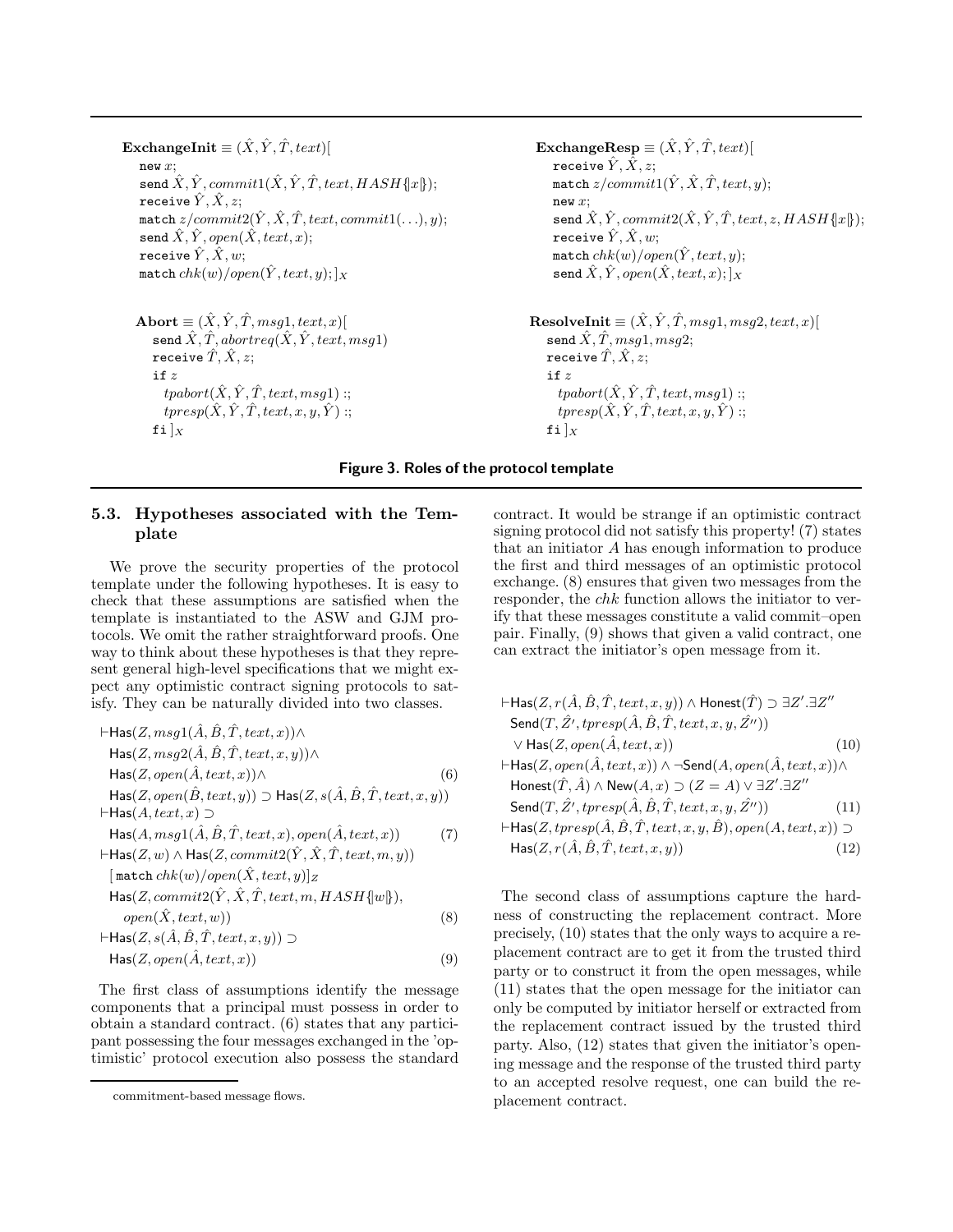#### 5.4. Proving Template Properties

In this section, we prove the security properties of the protocol template. We focus on fairness; the proof of accountability is analogous. Abuse-freeness for the GJM protocol reduces to fairness, because of the properties of private contract signatures.

Fairness The proof structure parallels that of the ASW fairness proof, the only difference being that we work with the templates instead of the concrete protocols. Some steps in the proof use the hypotheses listed in the previous section.

*Initiator completes the exchange protocol* Formula  $\phi_0$ states that the initiator A has a valid contract after the successful execution of the exchange protocol. This is the optimistic part of the protocol.

$$
\phi_0 \equiv \text{Start}(A)
$$
  
\n[**ExchangeInit**( $\hat{A}, \hat{B}, \hat{T}, text$ )]<sub>A</sub>  
\n
$$
\text{Has}(A, s)
$$

We formally show in Appendix C that:

$$
\vdash \phi_0 \tag{13}
$$

Initiator runs the abort protocol If A started the protocol as the initiator, but did not complete, we want to show that, whenever some other party has a valid contract then it must be the case that A will get the replacement contract if it executes abort subprotocol after sending the first message. A necessary prerequisite for this to hold is that A's open message was not sent yet, i.e., for

$$
\theta_1 = \neg \mathsf{Send}(A, open(\hat{A}, text, x)) \land \mathsf{New}(A, x)
$$

we define the formula  $\phi_1$  by

$$
\phi_1 \equiv \theta_1
$$
\n
$$
[\mathbf{Abort}(\hat{A}, \hat{B}, \hat{T}, msg1)]_A
$$
\n
$$
(\mathsf{Has}(X, s) \lor \mathsf{Has}(X, r)) \land \mathsf{Honest}(\hat{T}) \land \mathsf{Honest}(\hat{A})
$$
\n
$$
\supset (\mathsf{Has}(A, s) \lor \mathsf{Has}(A, r))
$$

It is easy to verify that  $\theta_1$  holds in the state where A has only sent the first message of the protocol. We formally show in Appendix C that:

$$
\vdash \mathsf{Start}(A)[\mathbf{ExchangeInit}(\hat{A}, \hat{B}, \hat{T}, text)^1]_A \theta_1 \qquad (14)
$$
  

$$
\Gamma^1_T \vdash \phi_1 \qquad (15)
$$

The fairness property in this case follows from the sequential composition theorem. Here  $\Gamma_T^1$  is the same assumption about the behavior of the trusted third party  $T$  as in Section 4. It says that if  $T$  is honest, then it will never issue both a replacement contract and the abort token. Naturally, a misbehaving trusted third party T could easily cheat on any of the participants. Formally,  $\Gamma_T^1$  is defined as follows:

Γ 1 <sup>T</sup> ={Honest(T) ∧ Send(T, T , ˆ Z, tpresp ˆ (A, ˆ B, ˆ T , text, x, z, ˆ Zˆ′)) ⊃ ¬Send(T, T , ˆ A, tpabort ˆ (A, ˆ B, ˆ T, text, ˆ msg1(A, ˆ B, ˆ T, text, x ˆ )))}

Initiator runs the resolve protocol : Finally, we show that if A has received the second message of the protocol then it can obtain a valid contract by executing the resolve subprotocol, provided that he did not abort the protocol in the part, i.e., for

$$
\theta_2 = \text{Send}(A, \hat{A}, \hat{T}, abortreq(\hat{A}, \hat{B}, text, \\ msg1(\hat{A}, \hat{B}, \hat{T}, text, x))) \land \text{New}(A, x)
$$

we define  $\phi_2$  by

$$
\begin{aligned} \phi_2 \equiv & \theta_2 \\ [\mathbf{Resolve}(\hat{A}, \hat{B}, \hat{T}, msg1, msg2)]_A \\ (\mathsf{Has}(X, s) \vee \mathsf{Has}(X, r)) \wedge \\ \mathsf{Honest}(\hat{T}) \wedge \mathsf{Honest}(\hat{A}) \supset \mathsf{Has}(A, r) \end{aligned}
$$

It is easy to verify that  $\theta_2$  holds in the state where A has received the second message and sent the third message of the protocol. To formally prove fairness from the point of view of the initiator (assuming the desired properties of the trusted third party), we need to show the following :

$$
\vdash \mathsf{Start}(A) [\mathbf{ExchangeInit}(\hat{A}, \hat{B}, \hat{T}, text)^3]_A \theta_2 \quad (16) \\ \Gamma_T^2 \vdash \phi_2 \quad (17)
$$

Here  $\Gamma_T^2$  is the second assumption about the behavior of the trusted third party. It says that T will abort the protocol (by sending the abort token) only if received an abort request from the initiator.

$$
\Gamma^2_T = \{ \textsf{Send}(T, \hat{T}, \hat{A}, t\npabort(\hat{A}, \hat{B}, \hat{T}, text, \max1(\hat{A}, \hat{B}, \hat{T}, text, x))) \}
$$
\n
$$
\supset \textsf{Receive}(T, \hat{A}, \hat{T}, abortreq(\hat{A}, \hat{B}, text, \max1(\hat{A}, \hat{B}, \hat{T}, text, x))) \}
$$

#### 6. Conclusion

We show how to reason compositionally about contract-signing protocols, using a specialized protocol logic to prove properties about general forms of exchange, abort, and resolve subprotocols and combine these properties using logical composition rules. The method is surprisingly direct for contract signing, given that the logic we used was originally aimed at two-party authentication protocols. The formal proof proceeds along direct, intuitive lines and is carried out in a "template" form that may be instantiated to provide correctness proofs for two standard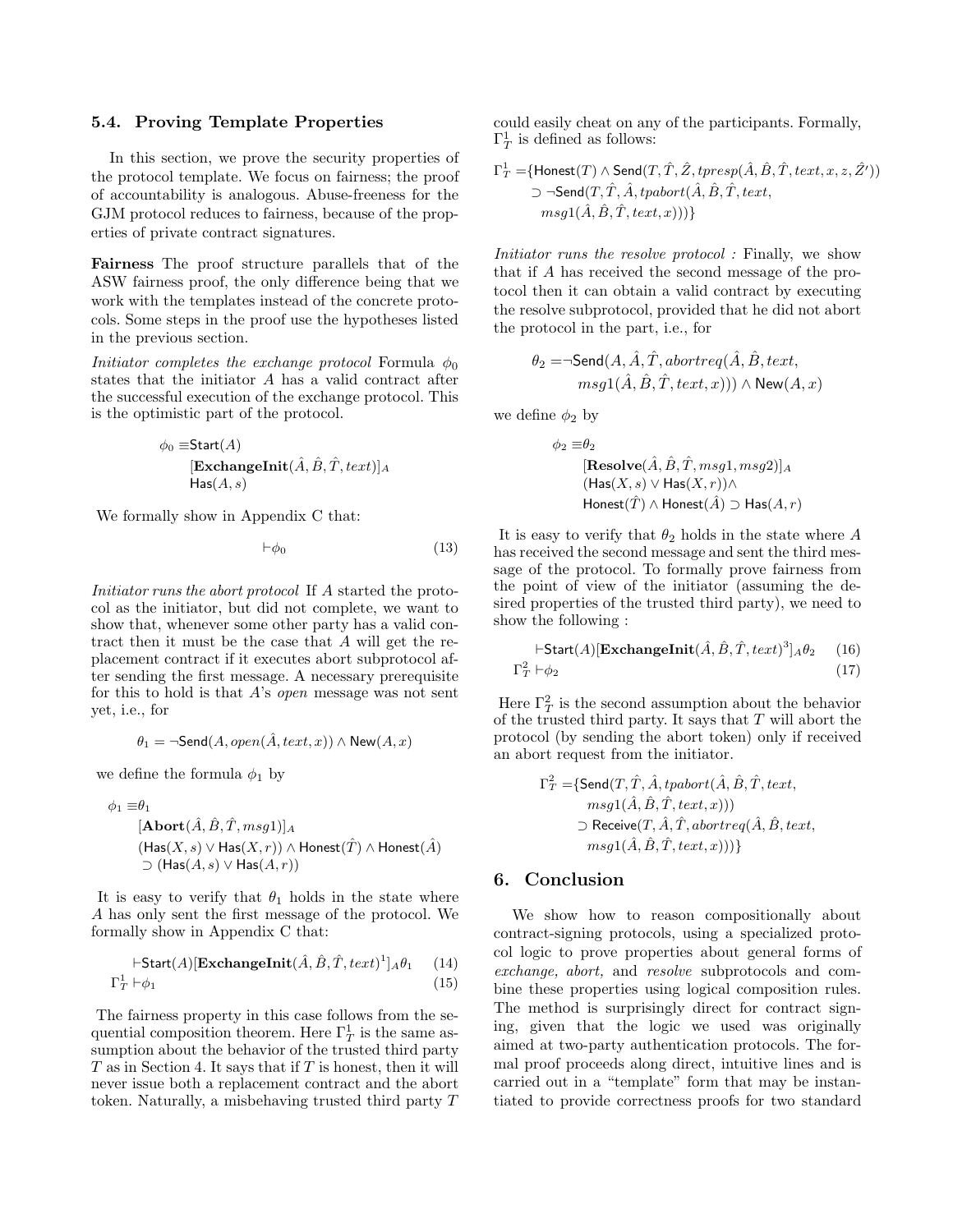protocols and protocol variants that use the same arrangement of messages. In addition, the compositional approach makes it unnecessary to consider interleaving of actions from different subprotocols. This is fortunate since interaction between separate subprotocols appears to have been a significant source of difficulty in previous studies. Further, the use of protocol templates gives us a single "reusable" proof that may be instantiated for the Asokan-Shoup-Waidner protocol [1, 2], the Garay-Jacobson-McKenzie [14] protocol, and other protocols such as variants using the primitives explored in [18, 24], for example. In this sense, we prove the relatively intuitive but otherwise difficult to state theorem that any protocol of a certain form has precise correctness properties.

Contract signing fairness for party A is proved by explicit reasoning about specific actions taken by A. In effect, this form of argument shows that A has a strategy to obtain a contract by explicitly presenting the strategy. However, the logic is not suited to showing directly that it is possible to complete these steps - that is a modelling assumption that remains outside the formalism. Further, the safety-oriented logic seems less adept at non-trace-based properties such as abuse freeness than game-theoretic approaches. Nonetheless, these axiomatic, general proofs for unbounded runs offer additional validation of optimistic contract signing protocols not readily available through previous approaches.

### References

- [1] N. Asokan, V. Shoup, and M. Waidner. Asynchronous protocols for optimistic fair exchange. Technical Report RZ 2976, IBM Research, 1997.
- [2] N. Asokan, V. Shoup, and M. Waidner. Asynchronous protocols for optimistic fair exchange. In Proceedings of the IEEE Symposium on Research in Security and Privacy, pages 86–99. IEEE, 1998.
- [3] R. Chadha, M. Kanovich, and A. Scedrov. Inductive methods and contract-signing protocols. In 8-th ACM Conference on Computer and Communications Security, pages 176–185. ACM Press, 2001.
- [4] R. Chadha, S. Kremer, and A. Scedrov. Formal analysis of multi-party contract signing. In Proceedings of the 17th IEEE Computer Security Foundations Workshop, pages 266–279. IEEE, 2004.
- [5] R. Chadha, J. C. Mitchell, A. Scedrov, and V. Shmatikov. Contract signing, optimism, and advantage. In 14th International Conference on Concurrency Theory (CONCUR '03), volume 2761 of Lecture Notes in Computer Science. Springer-Verlag, 2003.
- [6] A. Datta, A. Derek, J. C. Mitchell, and D. Pavlovic. A derivation system for security protocols and its logical formalization. In Proceedings of 16th IEEE Computer Security Foundations Workshop, pages 109–125. IEEE, 2003.
- [7] A. Datta, A. Derek, J. C. Mitchell, and D. Pavlovic. Secure protocol composition (Extended abstract). In Proceedings of ACM Workshop on Formal Methods in Security Engineering, pages 11–23, 2003.
- [8] A. Datta, A. Derek, J. C. Mitchell, and D. Pavlovic. Abstraction and refinement in protocol derivation. In Proceedings of 17th IEEE Computer Security Foundations Workshop, pages 30–45. IEEE, 2004.
- [9] A. Datta, A. Derek, J. C. Mitchell, and D. Pavlovic. A derivation system and compositional logic for security protocols. Journal of Computer Security (to appear), 2004.
- [10] A. Datta, A. Derek, J. C. Mitchell, and D. Pavlovic. Secure protocol composition. In Proceedings of 19th Annual Conference on Mathematical Foundations of Programming Semantics, volume 83 of Electronic Notes in Theoretical Computer Science, 2004.
- [11] N. Durgin, J. C. Mitchell, and D. Pavlovic. A compositional logic for protocol correctness. In Proceedings of 14th IEEE Computer Security Foundations Workshop, pages 241–255. IEEE, 2001.
- [12] N. Durgin, J. C. Mitchell, and D. Pavlovic. A compositional logic for proving security properties of protocols. Journal of Computer Security, 11:677–721, 2003.
- [13] S. Even and Y. Yacobi. Relations among public key signature schemes. Technical Report 175, Computer Science Deptartment, Technion, Israel, 1980.
- [14] J. A. Garay, M. Jakobsson, and P. MacKenzie. Abusefree optimistic contract signing. In Proceedings of the 19th Annual International Cryptology Conference on Advances in Cryptology, pages 449–466. Springer-Verlag, 1999.
- [15] S. Kremer, O. Markowitch, and J. Zhou. An intensive survey of non-repudiation protocols. Computer Communications, 25(17):1606–1621, 2002.
- [16] S. Kremer and J.-F. Raskin. Game analysis of abusefree contract signing. In Proceedings of the 15th IEEE Computer Security Foundations Workshop, pages 206– 220. IEEE, 2002.
- [17] Z. Manna and A. Pnueli. Temporal Verification of Reactive Systems: Safety. Springer-Verlag, 1995.
- [18] O. Markowitch and S. Kremer. A multi-party optimistic non-repudiation protocol. In Proceedings of the Third International Conference on Information Security and Cryptology, pages 109–122. Springer-Verlag, 2001.
- [19] O. Markowitch and S. Saeednia. Optimistic fair exchange with transparent signature recovery. In Proceedings of the 5th International Conference on Financial Cryptography, pages 339–350. Springer-Verlag, 2001.
- [20] C. Meadows and D. Pavlovic. Deriving, attacking and defending the GDOI protocol. In Proceedings of 9th European Symposium On Research in Computer Security, pages 53–72, 2004.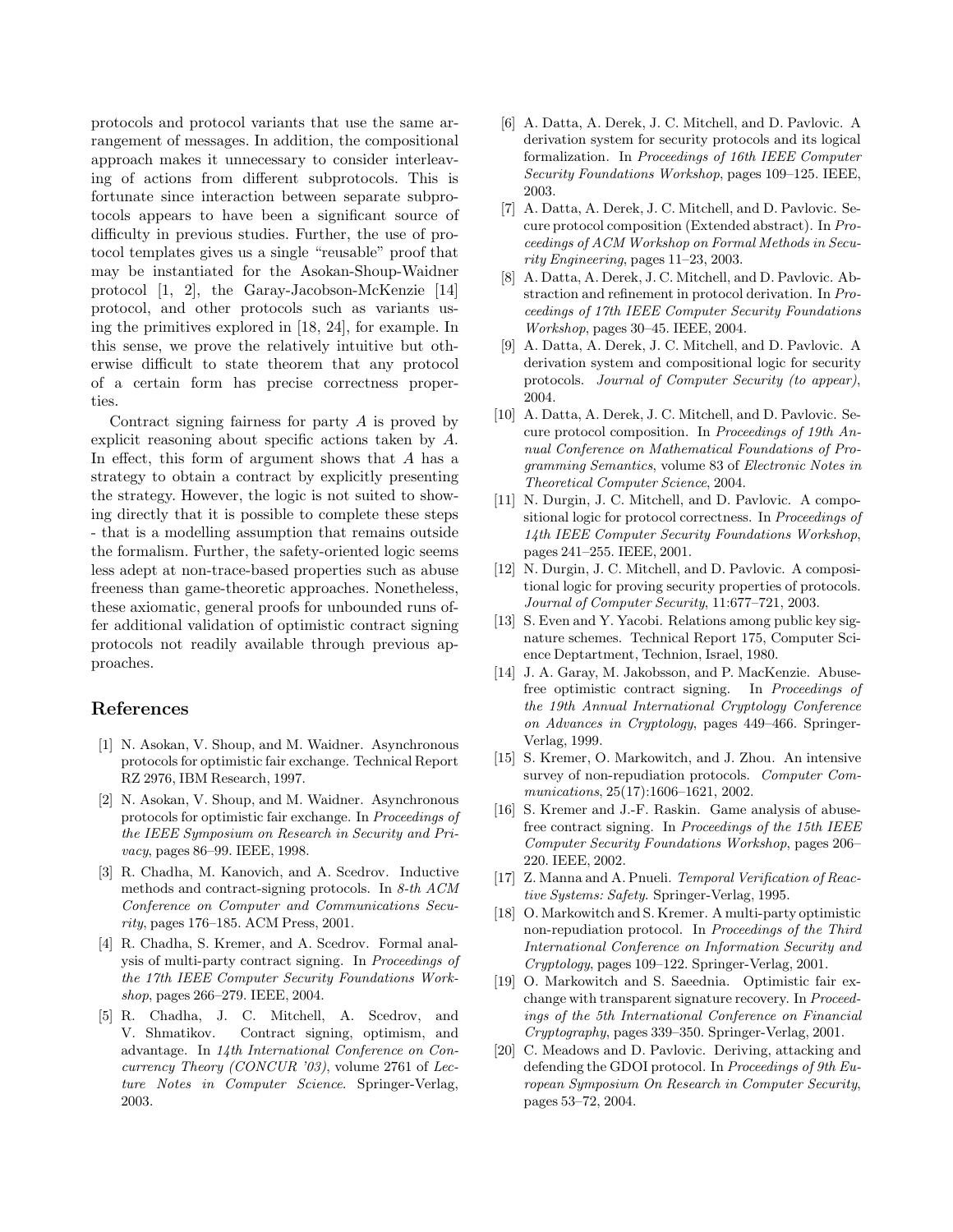- [21] H. Pagnia and F. C. Gärtner. On the impossibility of fair exchange without a trusted third party. Technical Report TUD-BS-1999-02, Department of Computer Science, Darmstadt University of Technology, Darmstadt, Germany, 1999.
- [22] V. Shmatikov and J. C. Mitchell. Finite-state analysis of two contract signing protocols. Theoretical Computer Science, 283(2):419–450, 2002.
- [23] H. Vogt. Asynchronous optimistic fair exchange based on revocable items. In Proceedings of the 7th International Conference on Financial Cryptography, pages 208–222. Springer-Verlag, 2003.
- [24] J. Zhou, R. Deng, and F. Bao. Evolution of fair nonrepudiation with TTP. In Proceedings of the 4th Australasian Conference on Information Security and Privacy, volume 1587 of Lecture Notes in Computer Science, pages 258–269. Springer-Verlag, 1999.

# A. Contract Signing Protocols

#### A.1. Asokan-Shoup-Waidner Protocol

The ASW protocol consists of three interdependent subprotocols: exchange, abort, and resolve. The parties  $(O \text{ and } R)$  generally start the exchange by following the *exchange* subprotocol. If both  $O$  and  $R$  are honest and there is no interference from the network, each obtains a valid contract upon the completion of the ex*change* subprotocol. The originator  $O$  also has the option of requesting the trusted third party T to abort an exchange that  $O$  has initiated. To do so,  $O$  executes the *abort* subprotocol with  $T$ . Finally, both  $O$ and  $R$  may each request that  $T$  resolve an exchange that has not been completed. After receiving the initial message of the exchange protocol, they may do so by executing the resolve subprotocol with T .

The exchange protocol is given below.

 $O \rightarrow R$  me<sub>1</sub> = Sig<sub>O</sub>{V<sub>O</sub>, V<sub>R</sub>, T, text, Hash(N<sub>O</sub>)}  $R \rightarrow O$   $me_2 = Sig_R\{me_1, Hash(N_R)\}$  $O \rightarrow R$  me<sub>3</sub> = N<sub>O</sub>  $R \rightarrow O$   $me_4 = N_R$ 

The abort protocol is given below.

 $O \rightarrow T$  ma<sub>1</sub> = Sig<sub>O</sub>{aborted, me<sub>1</sub>}  $T \rightarrow O$  ma<sub>2</sub> = Has me<sub>1</sub> been resolved already? Yes :  $Sign\{me_1,me_2\}$ No:  $Sig_T \{aborted, ma_1\}$  $aborted := \text{true}$ 

The *resolve* protocol is given below.

| $R \to T$         |  | $mr_1 = \{me_1,me_2\}$ |                                        |
|-------------------|--|------------------------|----------------------------------------|
| $T \rightarrow R$ |  |                        | $mr_2 = Hasme_1$ been aborted already? |
|                   |  |                        | Yes: $Sig_T \{aborted, ma_1\}$         |
|                   |  |                        | No: $Sign\{me_1,me_2\}$                |
|                   |  |                        | $resolved := true$                     |

The protocol definition in [2] provides two forms of contract:

| $\{me_1, N_O, me_2, N_R\}$ | (standard contract)    |
|----------------------------|------------------------|
| $Sign{me_1,me_2\}$         | (replacement contract) |

This protocol was designed to provide fairness to both parties and trusted third party accountability. The formal presentation of the protocol and its properties are in Section 4.

# A.2. Garay-Jakobsson-MacKenzie Protocol

The GJM protocol is closely related to the ASW protocol described above. Both involve a 4-step exchange subprotocol, and similar abort and resolve subprotocols. Even though the two protocols have similar structure, the actual contents of the messages differ. Unlike the ASW protocol, the GJM protocol is designed to guarantee abuse-freeness in addition to fairness and third party accountability. These properties are formally modelled and proved in Section 5. The GJM protocol relies on the cryptographic primitive called private contract signature (PCS). We write  $PCS_O(m, R, T)$  for party O's private contract signature of text m for party R (known as the *desig*nated verifier) with respect to third party  $T$ . The main properties of PCS are as follows: (a)  $PCS_O(m, R, T)$ can be verified like a conventional signature; (b)  $PCS_O(m, R, T)$  can be feasibly computed by either O, or R, but nobody else; (c)  $PCS_O(m, R, T)$ can be converted into a conventional signature by either  $O$ , or  $T$ , but nobody else, including  $R$ . For the purposes of this study, we focus on the third-party accountable version of PCS, in which the converted signatures produced by  $O$  and  $T$  can be distinguished. We will call them  $Sig_O(m)$  and  $TSig_O(m)$ , respectively. Unlike PCS, converted signatures are universally verifiable by anybody in possession of the correct signature verification key. An efficient discrete log-based PCS scheme is presented in [14].

The *exchange* protocol is given below.

$$
O \rightarrow R \qquad me_1 = PCS_O(m, R, T)
$$
  
\n
$$
R \rightarrow O \qquad me_2 = PCS_R(m, O, T)
$$
  
\n
$$
O \rightarrow R \qquad me_3 = Sig_O(m)
$$
  
\n
$$
R \rightarrow O \qquad me_4 = Sig_R(m)
$$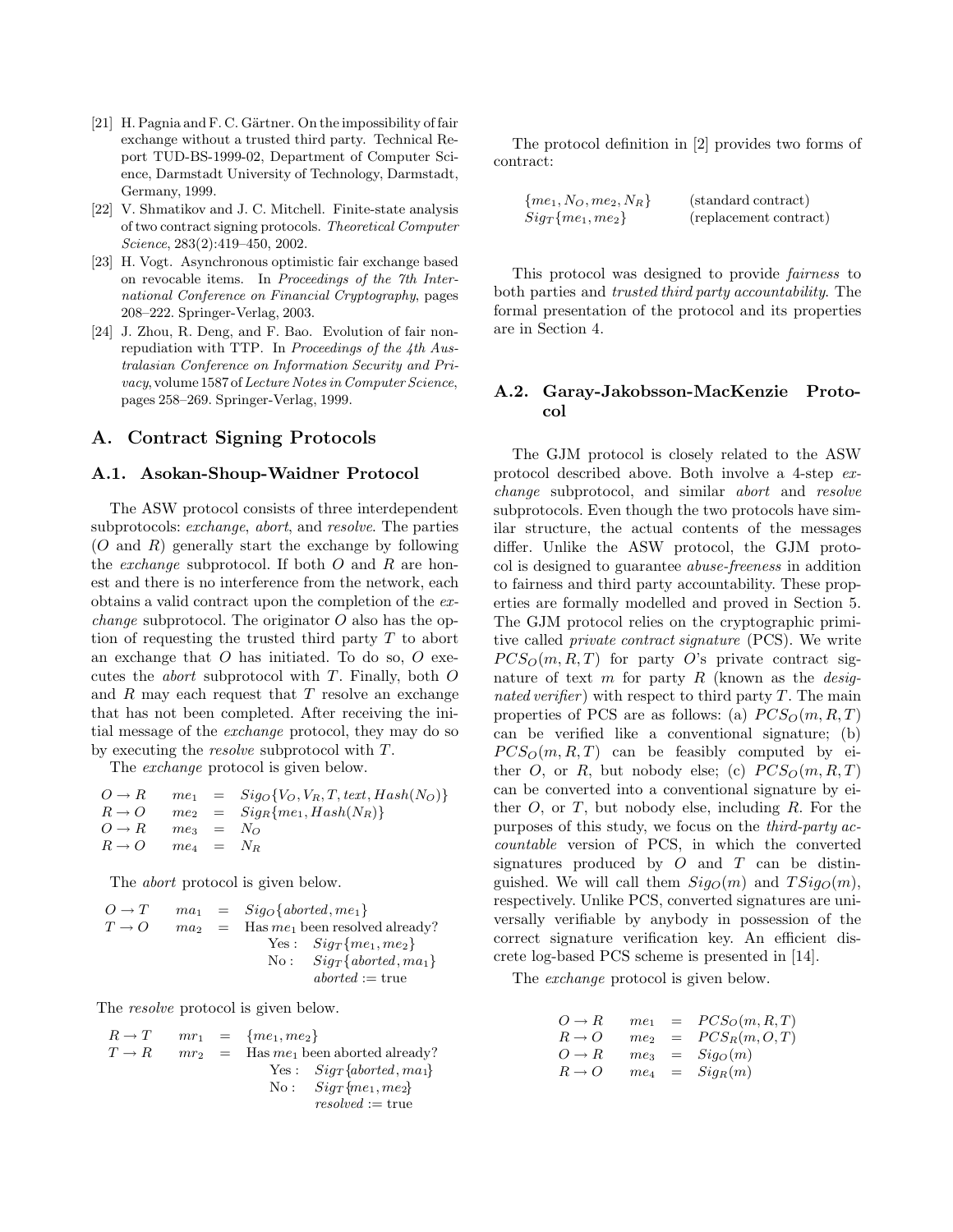The abort protocol is given below.

 $O \rightarrow T$   $ma_1 = SigO(m, O, R, abort)$  $T \rightarrow O$   $ma_2$  = Has O or R resolved already? Yes :  $\quad \text{Sig}_R(m)$  if R has resolved, or  $T-Sig_R(m)$  if O has resolved No:  $Sign(ma_1)$  $aborted := true$ 

The resolve protocol is given below.

$$
R \rightarrow T \qquad mr_1 = PCS_O(m, R, T), Sig_R(m)
$$
  
\n
$$
T \rightarrow R \qquad mr_2 =
$$
 Has *O* aborted already?  
\nYes: Send Sig<sub>T</sub>(Sig<sub>O</sub>(m, O, R, abort))  
\nNo: Has *O* resolved already?  
\nYes: Send Sig<sub>O</sub>(m)  
\nNo: Store Sig<sub>R</sub>(m)  
\nConvert  $PCS_O(m, R, T)$  to  $T - Sig_O(m)$   
\nSend  $T - Sig_O(m)$   
\nresolved := true

# B. Protocol Logic

#### B.1. Proof System

B.1.1. Axioms and Inference Rules A representative fragment of the axioms and inference rules in the proof system are collected in Table 2. For expositional convenience, we divide the axioms into five groups.

The axioms about protocol actions state properties that hold in the state reached by executing one of the actions in a state in which formula  $\phi$  holds. Note that the  $a$  in axiom  $\bf{A41}$  is any one of the 5 actions and a is the corresponding predicate in the logic.

VER and SRC respectively refer to the unforgeability of signatures and the need to possess the symmetric key in order to decrypt a message encrypted with that key. The additional condition requiring principal  $\hat{X}$  to be honest guarantees that the intruder is not in possession of the private keys. These axioms (together with a few more axioms not described in this summary) provide an abstraction of the standard Dolev-Yao intruder model.

Axioms P1, P2, and P3 capture the fact that most predicates are preserved by additional actions. For example, if in some state  $\textsf{Has}(X, n)$  holds, then it continues to hold, when X executes additional actions.

B.1.2. The Honesty Rule The honesty rule is essentially an invariance rule for proving properties of all roles of a protocol. It is similar to the basic invariance rule of LTL [17]. The honesty rule is used to combine facts about one role with inferred actions of other roles.

For example, suppose Alice receives a response from a message sent to Bob. Alice may wish to use properties of Bob's role to reason about how Bob generated his reply. In order to do so, Alice may assume that Bob is honest and derive consequences from this assumption. Since honesty, by definition in this framework, means "following one or more roles of the protocol," honest principals must satisfy every property that is a provable invariant of the protocol roles.

Since the honesty rule depends on the protocol, we write  $Q \vdash \theta[P]\phi$  if  $\theta[P]\phi$  is provable using the honesty rule for Q and the other axioms and proof rules. Using the notation just introduced, the honesty rule may be written as follows.

$$
\begin{array}{ll}\n\left[\begin{array}{ccc}\nx & \phi & \forall \rho \in \mathcal{Q}.\forall P \in BS(\rho). \phi [P] \text{ } x \phi \\
\hline\n\mathcal{Q} \vdash \mathsf{Honest}(\hat{X}) \supset \phi & \text{ } HON \\
\hline\n\end{array}\right] & \text{no free variable} \\
\text{in } \phi \text{ except } X \\
\text{bound in } [P]_X\n\end{array}
$$

In words, if  $\phi$  holds at the beginning of every role of Q and is preserved by all its basic sequences, then every honest principal executing protocol Q must satisfy  $\phi$ . The side condition prevents free variables in the conclusion Honest( $\hat{X}$ )  $\supset \phi$  from becoming bound in any hypothesis. Intuitively, since  $\phi$  holds in the initial state and is preserved by all basic sequences, it holds at all pausing states of any run.

### C. Formal Proofs

Formal proofs are collected in Tables 3 through 8. Formal proofs of some formulas have been left out due to space constrains.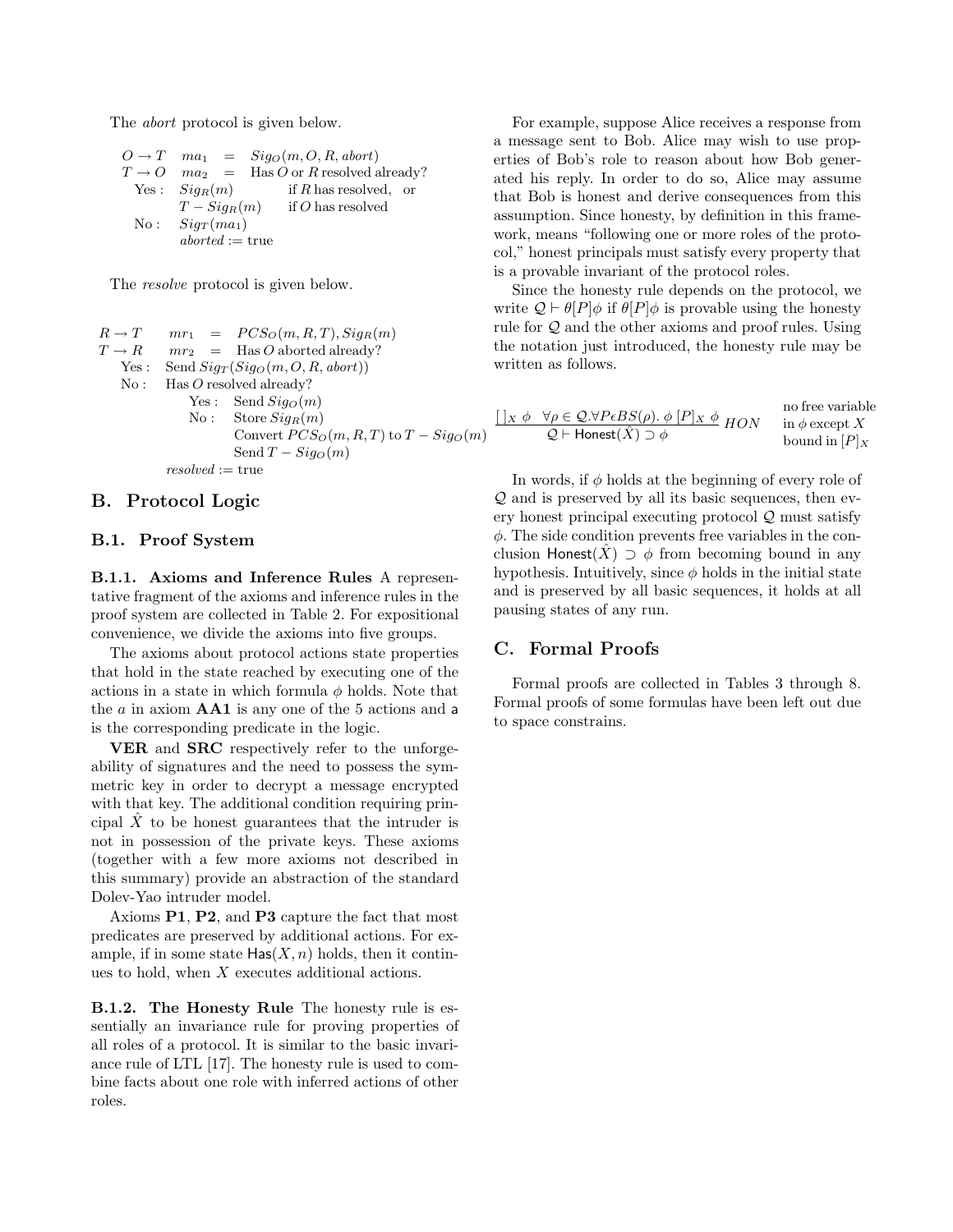# Axioms for protocol actions

| AA1        | $\phi[a]_X$ a                                                                                                                        |
|------------|--------------------------------------------------------------------------------------------------------------------------------------|
| $\bf AA2$  | Start $(X)$ $\vert x \neg a(X) \vert$                                                                                                |
| $\bf{A43}$ | $\neg\mathsf{Send}(X,t)[b]_X\neg\mathsf{Send}(X,t)$ if $\sigma\mathsf{Send}(X,t)\neq\sigma\mathsf{b}$ for all substitutions $\sigma$ |
| $\bf AA4$  | $\phi[a_1; a_2; \ldots; a_k]_X$ a <sub>1</sub> < a <sub>2</sub> $\wedge \cdots \wedge$ a <sub>k-1</sub> < a <sub>k</sub>             |
| $\bf AN2$  | $\phi$ [new $x _X$ Has $(Y, x) \supset (Y = X)$ ]                                                                                    |
| AN3        | $\phi$ [new $x _X$ Fresh $(X, x)$ ]                                                                                                  |
| $\bf{ARP}$ | Receive $(X, p(x))$ [match $q(x)/q(t)$ ] $_X$ Receive $(X, p(t))$                                                                    |
|            |                                                                                                                                      |

### Possession Axioms

| ORIG         | $\mathsf{New}(X,x) \supset \mathsf{Has}(X,x)$                                      |
|--------------|------------------------------------------------------------------------------------|
| $_{\rm REC}$ | Receive $(X, x) \supset \text{Has}(X, x)$                                          |
| TUP          | $\textsf{Has}(X, x) \land \textsf{Has}(X, y) \supset \textsf{Has}(X, (x, y))$      |
| <b>ENC</b>   | $\textsf{Has}(X, x) \land \textsf{Has}(X, K) \supset \textsf{Has}(X, ENC_K\{x\})$  |
| <b>PROJ</b>  | $\textsf{Has}(X,(x,y)) \supset \textsf{Has}(X,x) \wedge \textsf{Has}(X,y)$         |
| DEC          | $\textsf{Has}(X, ENC_K\{x\}) \wedge \textsf{Has}(X, K) \supset \textsf{Has}(X, x)$ |

# Encryption and Signature

|            | <b>SEC</b> Honest $(\hat{X}) \wedge$ Decrypt $(Y, ENC_{\hat{X}}\{ x\}) \supset (\hat{Y} = \hat{X})$                                                         |
|------------|-------------------------------------------------------------------------------------------------------------------------------------------------------------|
| <b>VER</b> | $\mathsf{Honest}(\hat{X}) \land \mathsf{Verify}(Y, SIG_{\hat{X}}\{x\}) \land \hat{X} \neq \hat{Y} \supset \exists X.\mathsf{Send}(X, [SIG_{\hat{X}}\{x\}])$ |

# Preservation Axioms

for Persist  $\in$  {Has, FirstSend, a}:

- P1 Persist $(X, t)[a]_X$ Persist $(X, t)$
- **P2** Fresh $(X, t)[a]_X$ Fresh $(X, t)$ , where  $t \nsubseteq a$  or  $a \neq \langle m \rangle$
- **P3** HasAlone $(X, n)[a]_X$ HasAlone $(X, n)$ , where  $n \nsubseteq v$  a or  $a \neq \langle m \rangle$

$$
\mathsf{HasAlone}(X, t) \equiv \mathsf{Has}(X, t) \land (\mathsf{Has}(Y, t) \supset X = Y)
$$

Generic Rules

$$
\frac{\theta[P]_X\phi \quad \theta[P]_X\psi}{\theta[P]_X\phi \land \psi} \text{ G1} \quad \frac{\theta[P]_X\phi \quad \theta' \supset \theta \quad \phi \supset \phi'}{\theta'[P]_X\phi'} \text{ G2} \quad \frac{\phi}{\theta[P]_X\phi} \text{ G3}
$$

#### Conditional

$$
\frac{\phi[\text{ match } t/t_1; P_1]\psi_1}{\phi[\text{ if } t \quad t_1; P_1; \quad t_2; P_2; \dots \quad t_n; P_n; \text{ if } \psi_1 \vee \psi_2 \vee \dots \vee \psi_n]} \text{ IF}
$$

# Table 2. Fragment of the Proof System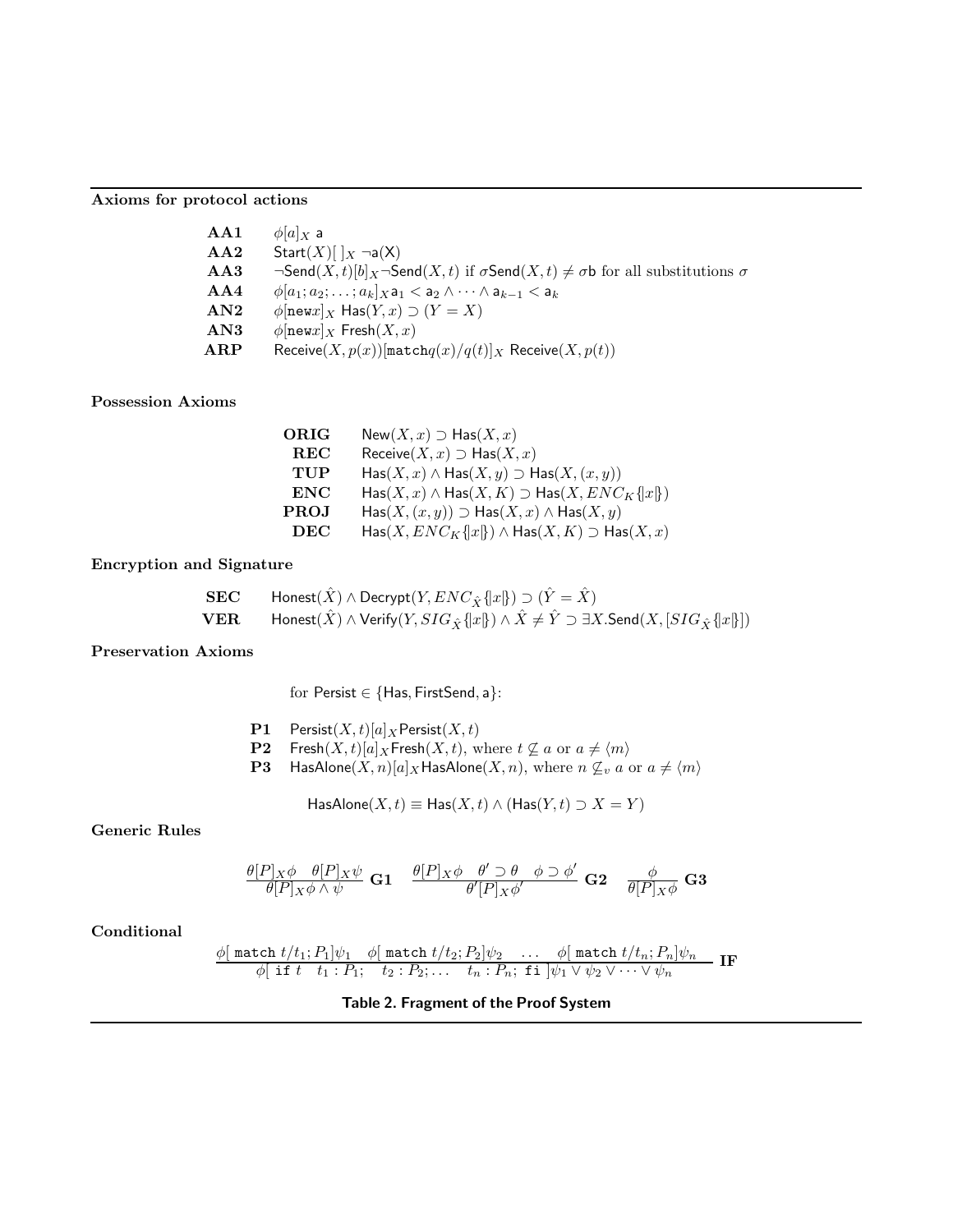| AA1, ORIG, G2                   | Start $(A)$ [ new $x]_A$ Has $(A, x)$ ]                                          | (18) |
|---------------------------------|----------------------------------------------------------------------------------|------|
| AA1, ARP                        | $\phi$ receive $A, \hat{B}, \hat{A}, z$ ; match $z/SIG_{\hat{B}}\{msg_1, w\}]_A$ |      |
|                                 | Receive $(A, SIG_{\hat{B}}\{msg_1, w\})$                                         | (19) |
| $(19)$ , <b>PROJ</b>            | $\phi$ receive $A, \hat{B}, \hat{A}, z$ ; match $z/SIG_{\hat{B}}\{msg_1, w\}]_A$ |      |
|                                 | $\textsf{Has}(A, msg_1)$                                                         | (20) |
| AA1, ARP, REC                   | Receive $(A, SIG_{\hat{B}}\{msg_1, w\})$                                         |      |
|                                 | $[$ receive $A, \hat{B}, \hat{A}, w;$ match $HASH\ w\ /y _A$                     |      |
|                                 | $\textsf{Has}(A, y) \wedge \textsf{Has}(A, SIG_{\hat{B}}\{msg_1, HASH\{\{y\}\})$ | (21) |
| (18), (19), (20), (21), P1, TUP | $\phi$                                                                           |      |
|                                 | $[\textbf{ExchangeInit}(\hat{A}, \hat{B}, \hat{T}, text)]_A$                     |      |
|                                 | $\mathsf{Has}(A, s(\hat{A}, \hat{B}, \hat{T}, text, x, y))$                      | (22) |
|                                 |                                                                                  |      |

# Table 3. Proof of Equation 1

| P3                              | HasAlone $(A, x)$                                                                                               |                    |
|---------------------------------|-----------------------------------------------------------------------------------------------------------------|--------------------|
|                                 | $[\textbf{Abort}(\hat{A}, \hat{B}, \hat{T}, msg_1)]_A$                                                          |                    |
|                                 | HasAlone $(A, x)$                                                                                               | $\left( 23\right)$ |
| <b>PROJ</b>                     | $\textsf{Has}(X, s) \supset \textsf{Has}(X, x)$                                                                 | (24)               |
| (24), P3                        | HasAlone $(A, x) \wedge A \neq X \supset \neg \text{Has}(X, s)$                                                 | (25)               |
| (25)                            | $\neg$ Send $(B, s) \land A \neq B \supset \neg$ Has $(A, s)$                                                   | (26)               |
| VER                             | Honest $(\hat{T}) \wedge$ Verify $(X, r) \wedge \hat{X} \neq \hat{T} \supset$ Send $(T, \hat{T}, \hat{X}, r)$   | (27)               |
| $\Gamma_T^1$ , (25), (26), (27) | HasAlone $(A, x) \wedge (Has(X, s) \vee Has(X, r))$                                                             |                    |
|                                 | $\supset$ (Honest( $\hat{T}$ ) $\supset \neg$ Send( $T, \hat{T}, \hat{A}, SIG_{\hat{T}}\{[Aborted, msg_1]\})$ ) | (28)               |
| $(28),$ IF                      | $\theta_1$                                                                                                      |                    |
|                                 | $[\textbf{Abort}(\hat{A}, \hat{B}, \hat{T}, msg_1)]_A$                                                          |                    |
|                                 | $(\mathsf{Has}(X,s) \lor \mathsf{Has}(X,r)) \land \mathsf{Honest}(\hat{T}) \supset \mathsf{Has}(A,r)$           | (29)               |

# Table 4. Proof of Equation 3

| <b>VER, HON</b>    | Honest $(\hat{A}) \wedge \hat{A} \neq \hat{T} \wedge$ Receive $(T, \hat{A}, \hat{T}, SIG_{\hat{A}} \{ Abort, msg_1\})$                               |      |
|--------------------|------------------------------------------------------------------------------------------------------------------------------------------------------|------|
|                    | $\supset$ Send $(A, \hat{A}, \hat{T}, SIG_{\hat{A}}\{Abort, msg_1\})$                                                                                | (30) |
| (30),              | $\theta_2 \wedge$ Honest $(\hat{A}) \wedge \hat{A} \neq \hat{T} \supset \neg$ Receive $(T, \hat{A}, \hat{T}, SIG_{\hat{T}} \{IAborted, msg_1\})$     | (31) |
| $(31), \Gamma_T^2$ | $\theta_2 \wedge$ Honest $(\hat{A}) \wedge \hat{A} \neq \hat{T} \supset \neg$ Send $(T, \hat{T}, \hat{A}, SIG_{\hat{T}} \{ \text{Aborted}, msg_1\})$ | (32) |
| $(32),$ IF         | $\theta_2$                                                                                                                                           |      |
|                    | $[\mathbf{Resolve}(\hat{A}, \hat{B}, \hat{T}, msg_1, msg_2)]_A$                                                                                      |      |
|                    | $(\mathsf{Has}(X,s) \lor \mathsf{Has}(X,r)) \land \mathsf{Honest}(\hat{T}) \supset \mathsf{Has}(A,r)$                                                | (33) |

Table 5. Proof of Equation 5